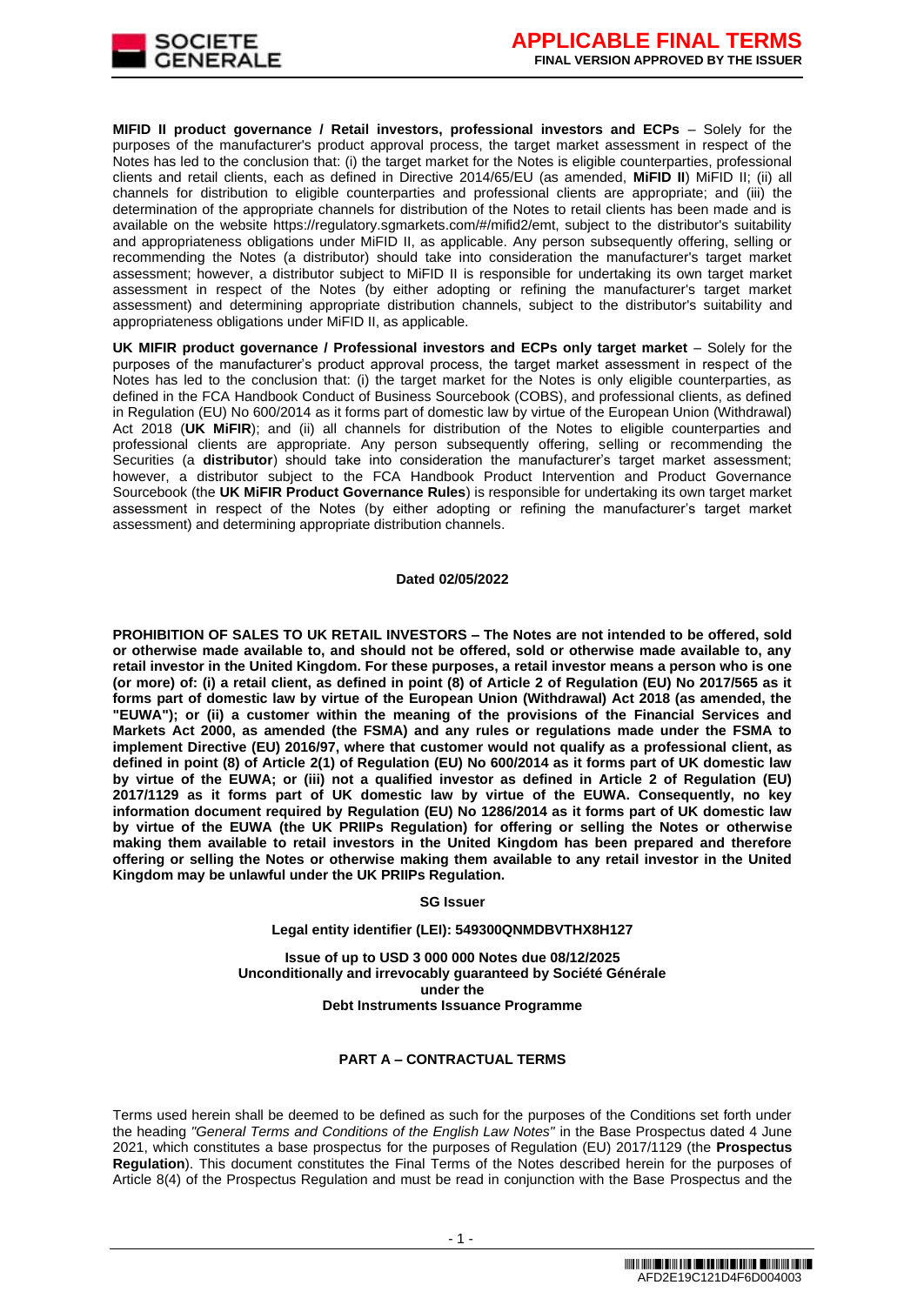

supplement to such Base Prospectus dated 14 January 2022 and 26 April 2022 and any other supplement published prior to the Issue Date (as defined below) (the **Supplement**(s)); provided, however, that to the extent such Supplement (i) is published after these Final Terms have been signed or issued and (ii) provides for any change to the Conditions as set out under the heading *"General Terms and Conditions of the English Law Notes"*, such change shall have no effect with respect to the Conditions of the Notes to which these Final Terms relate. Full information on the Issuer, the Guarantor and the offer of the Notes is only available on the basis of the combination of these Final Terms, the Base Prospectus and any Supplement(s). Prior to acquiring an Interest in the Notes described herein, prospective investors should read and understand the information provided in these Final Terms, the Base Prospectus and any Supplement(s) and be aware of the restrictions applicable to the offer and sale of such Notes in the United States or to, or for the account or benefit of, persons that are not Permitted Transferees. A summary of the issue of the Notes is annexed to these Final Terms.

Copies of the Base Prospectus, any Supplement(s) and these Final Terms are available for inspection from the head office of the Issuer, the Guarantor, the specified offices of the Paying Agents and, in the case of Notes admitted to trading on the Regulated Market or on Euro MTF of the Luxembourg Stock Exchange, on the website of the Luxembourg Stock Exchange (www.bourse.lu) and, in the case of Non-Exempt Offers; on the website of the Issuer (http://prospectus.socgen.com).

| 1.              | (i)   | <b>Series Number:</b>                                                     | 240008EN/22.6                                                                                                                       |
|-----------------|-------|---------------------------------------------------------------------------|-------------------------------------------------------------------------------------------------------------------------------------|
|                 | (ii)  | <b>Tranche Number:</b>                                                    | 1                                                                                                                                   |
|                 | (iii) | Date on which the Notes<br>become fungible:                               | Not Applicable                                                                                                                      |
| 2.              |       | <b>Specified Currency:</b>                                                | <b>USD</b>                                                                                                                          |
| 3.              |       | <b>Aggregate Nominal Amount:</b>                                          |                                                                                                                                     |
|                 | (i)   | - Tranche:                                                                | up to USD 3 000 000                                                                                                                 |
|                 | (ii)  | - Series:                                                                 | up to USD 3 000 000                                                                                                                 |
| 4.              |       | <b>Issue Price:</b>                                                       | 100% of the Aggregate Nominal Amount                                                                                                |
| 5.              |       | <b>Specified Denomination(s):</b>                                         | <b>USD 1 000</b>                                                                                                                    |
| 6.              | (i)   | <b>Issue Date:</b><br>(DD/MM/YYYY)                                        | 08/06/2022                                                                                                                          |
|                 | (ii)  | <b>Interest Commencement Date:</b>                                        | Not Applicable                                                                                                                      |
| 7.              |       | <b>Maturity Date:</b><br>(DD/MM/YYYY)                                     | 08/12/2025                                                                                                                          |
| 8.              |       | <b>Governing law:</b>                                                     | English law                                                                                                                         |
| 9.              | (i)   | <b>Status of the Notes:</b>                                               | Unsecured                                                                                                                           |
|                 | (ii)  | Date of corporate authorisation<br>obtained for the issuance of<br>Notes: | Not Applicable                                                                                                                      |
|                 | (iii) | <b>Type of Structured Notes:</b>                                          | <b>Index Linked Notes</b>                                                                                                           |
|                 |       |                                                                           | The provisions of the following Additional Terms and<br>Conditions apply:<br>Additional Terms and Conditions for Index Linked Notes |
|                 | (iv)  | <b>Reference of the Product</b>                                           | 3.2.5 as described in the Additional Terms and Conditions<br>relating to Formulae                                                   |
| 10 <sub>1</sub> |       | <b>Interest Basis:</b>                                                    | See section "PROVISIONS RELATING TO INTEREST (IF<br>ANY) PAYABLE" below.                                                            |
| 11.             |       | <b>Redemption/Payment Basis:</b>                                          | See section "PROVISIONS RELATING TO REDEMPTION"<br>below.                                                                           |
| 12.             |       | Issuer's/Noteholders'<br>redemption option:                               | See section "PROVISIONS RELATING TO REDEMPTION"<br>below.                                                                           |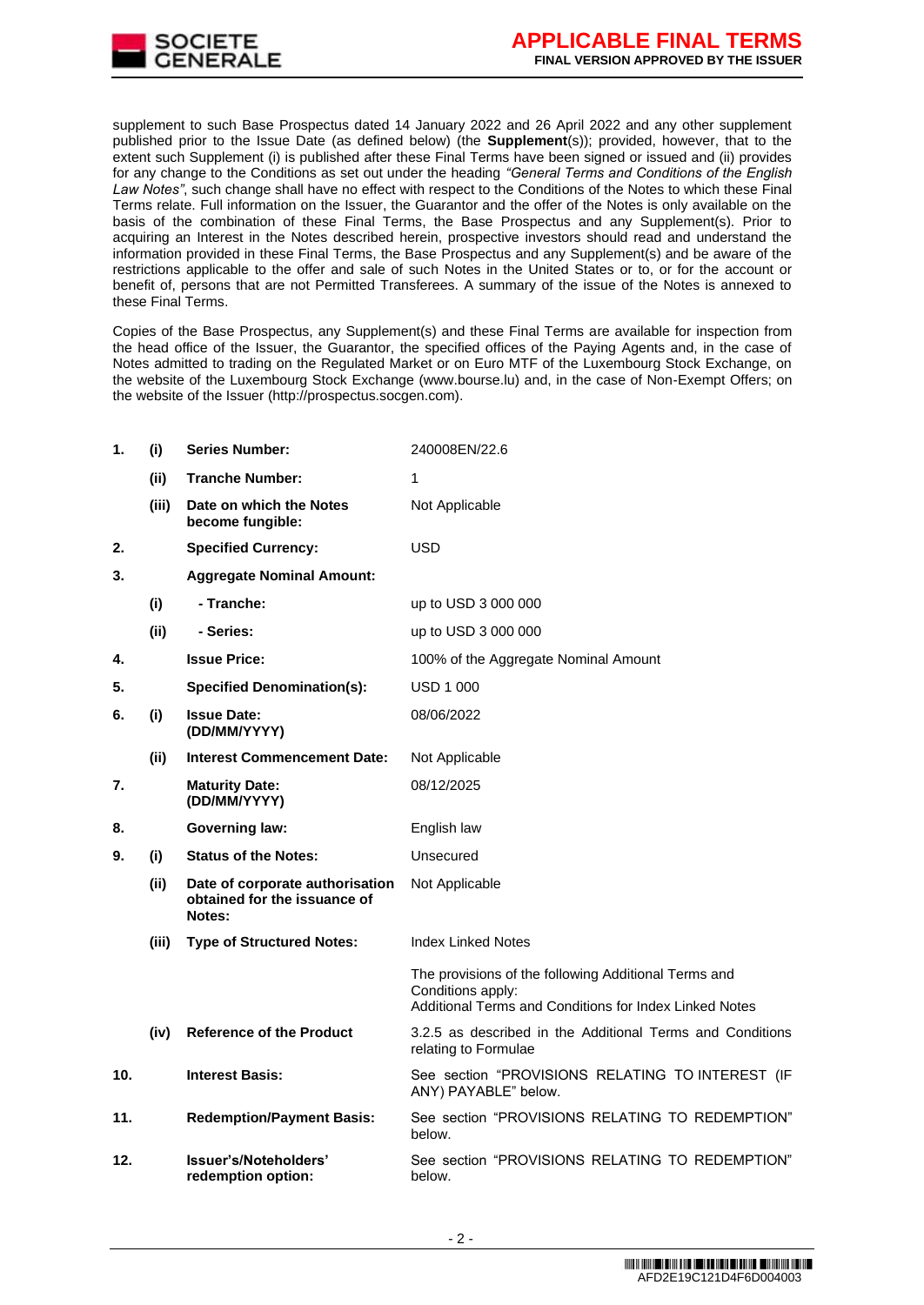

# **PROVISIONS RELATING TO INTEREST (IF ANY) PAYABLE**

| 13. | <b>Fixed Rate Note Provisions:</b>                             | Not Applicable                                                                                                                                                 |
|-----|----------------------------------------------------------------|----------------------------------------------------------------------------------------------------------------------------------------------------------------|
| 14. | <b>Floating Rate Note Provisions:</b>                          | Not Applicable                                                                                                                                                 |
| 15. | <b>Structured Interest Note</b><br><b>Provisions:</b>          | Not Applicable                                                                                                                                                 |
| 16. | <b>Zero Coupon Note Provisions:</b>                            | Not Applicable                                                                                                                                                 |
|     | <b>PROVISIONS RELATING TO REDEMPTION</b>                       |                                                                                                                                                                |
| 17. | Redemption at the option of the<br><b>Issuer:</b>              | Not Applicable                                                                                                                                                 |
| 18. | Redemption at the option of the<br>Noteholders:                | Not Applicable                                                                                                                                                 |
| 19. | <b>Automatic Early Redemption:</b>                             | Not Applicable                                                                                                                                                 |
| 20. | <b>Final Redemption Amount:</b>                                | Unless previously redeemed, the Issuer shall redeem the<br>Notes on the Maturity Date, in accordance with the following<br>provisions in respect of each Note: |
|     |                                                                | Scenario 1:<br>If on Valuation Date(1), Performance(1) is higher than or<br>equal to 0%, then:                                                                 |
|     |                                                                | Final Redemption Amount = Specified Denomination x [100%<br>$+100\%$ x (Performance(1))]                                                                       |
|     |                                                                | Scenario 2:<br>If on Valuation Date(1), Performance(1) is lower than 0%,<br>then:                                                                              |
|     |                                                                | Final Redemption Amount = Specified Denomination x<br>$[100\%]$                                                                                                |
|     |                                                                | Definitions relating to the Final Redemption Amount are set<br>out in paragraph 25(ii) "Definitions relating to the Product".                                  |
| 21. | <b>Physical Delivery Provisions:</b>                           | Not Applicable                                                                                                                                                 |
| 22. | Trigger redemption at the<br>option of the Issuer:             | Applicable as per Condition 6.4.1.2 of the General Terms and<br>Conditions                                                                                     |
|     | - Outstanding Amount Trigger<br>Level:                         | 10% of the Aggregate Nominal Amount                                                                                                                            |
| 23. | Redemption for tax reasons,<br>special tax reasons, regulatory | Early Redemption or Monetisation until the Maturity Date                                                                                                       |
|     | reasons, Force Majeure Event,<br><b>Event of Default</b>       | Early Redemption Amount: Market Value                                                                                                                          |

# **PROVISIONS APPLICABLE TO THE UNDERLYING(S) IF ANY**

**24. (i) Underlying(s):** The following Index as defined below:

| <b>Index Name</b>                               | <b>Bloomberg</b><br>Ticker | Index<br><b>Sponsor</b> | <b>Exchange</b>   | <b>Website</b>    |
|-------------------------------------------------|----------------------------|-------------------------|-------------------|-------------------|
| Solactive Just Transition Select<br>Index AR 5% | <b>SOLJTS</b>              | Solactive AGI           | Euronext<br>Paris | www.solactive.com |

**(ii) Information relating to the** The information relating to the past and future performances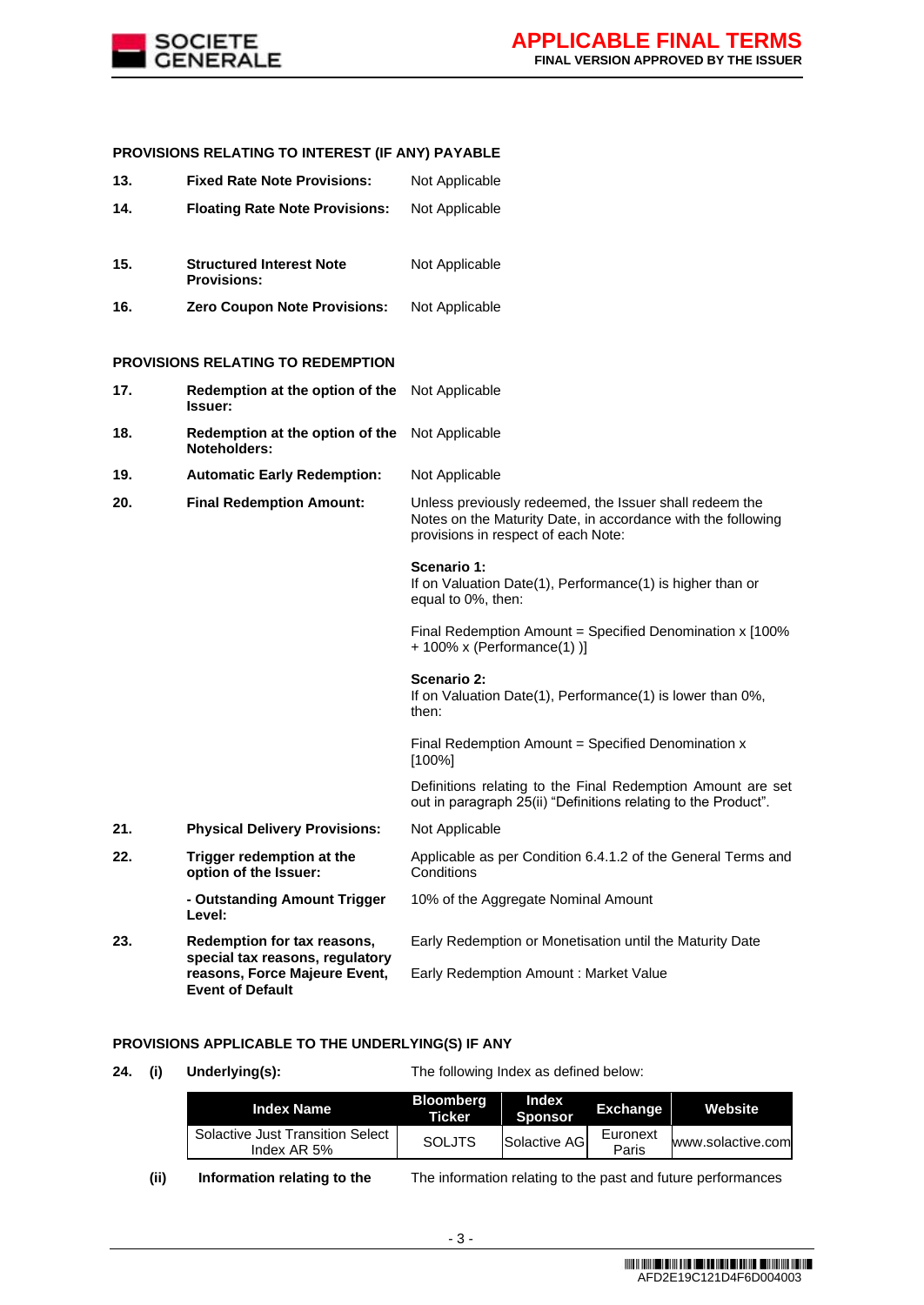

**past and future performances of the Underlying(s) and volatility:** of the Underlying(s) and volatility are available on the source specified in the table above. **(iii) Provisions relating, amongst others, to the Market Disruption Event(s) and/or Extraordinary Event(s) and/or any additional disruption event(s) as described in the relevant Additional Terms and Conditions:** The provisions of the following Additional Terms and Conditions apply: Additional Terms and Conditions for Index Linked Notes **(iv) Other information relating to the Underlying(s):** Information or summaries of information included herein with respect to the Underlying(s), has been extracted from general databases released publicly or by any other available information. Each of the Issuer and the Guarantor confirms that such information has been accurately reproduced and that, so far as it is aware and is able to ascertain from information published, no facts have been omitted which would render the reproduced information inaccurate or misleading. **(v) Credit Linked Notes Provisions:** Not Applicable **(vi) Bond Linked Notes Provisions:** Not Applicable

## **DEFINITIONS APPLICABLE TO INTEREST (IF ANY), REDEMPTION AND THE UNDERLYING(S) IF ANY**

| 25. | (i)  | Definitions relating to date(s):               | Applicable                                                                                                          |
|-----|------|------------------------------------------------|---------------------------------------------------------------------------------------------------------------------|
|     |      | <b>Valuation Date(0):</b><br>(DD/MM/YYYY)      | 01/06/2022                                                                                                          |
|     |      | Valuation Date(i) $(i = 1)$<br>(DD/MM/YYYY)    | 01/12/2025                                                                                                          |
|     | (ii) | Definitions relating to the<br><b>Product:</b> | Applicable, subject to the provisions of Condition 4 of the<br>Additional Terms and Conditions relating to Formulae |
|     |      | <b>Closing Price</b>                           | as defined in Condition 4.0 of the Additional Terms and<br>Conditions relating to Formulae.                         |
|     |      | Performance(i)<br>$(i = 1)$                    | means (S(i) / S(0)) - 100%                                                                                          |
|     |      | S(i)<br>(i from 0 to 1)                        | means in respect of any Valuation Date(i) the Closing Price of<br>the Underlying                                    |

## **PROVISIONS RELATING TO SECURED NOTES**

**26. Secured Notes Provisions:** Not Applicable

## **GENERAL PROVISIONS APPLICABLE TO THE NOTES**

| 27. | <b>Provisions applicable to</b><br>payment date(s): |                                       |  |  |  |
|-----|-----------------------------------------------------|---------------------------------------|--|--|--|
|     | - Payment Business Day:                             | <b>Following Payment Business Day</b> |  |  |  |
|     | - Financial Centre(s):                              | New York                              |  |  |  |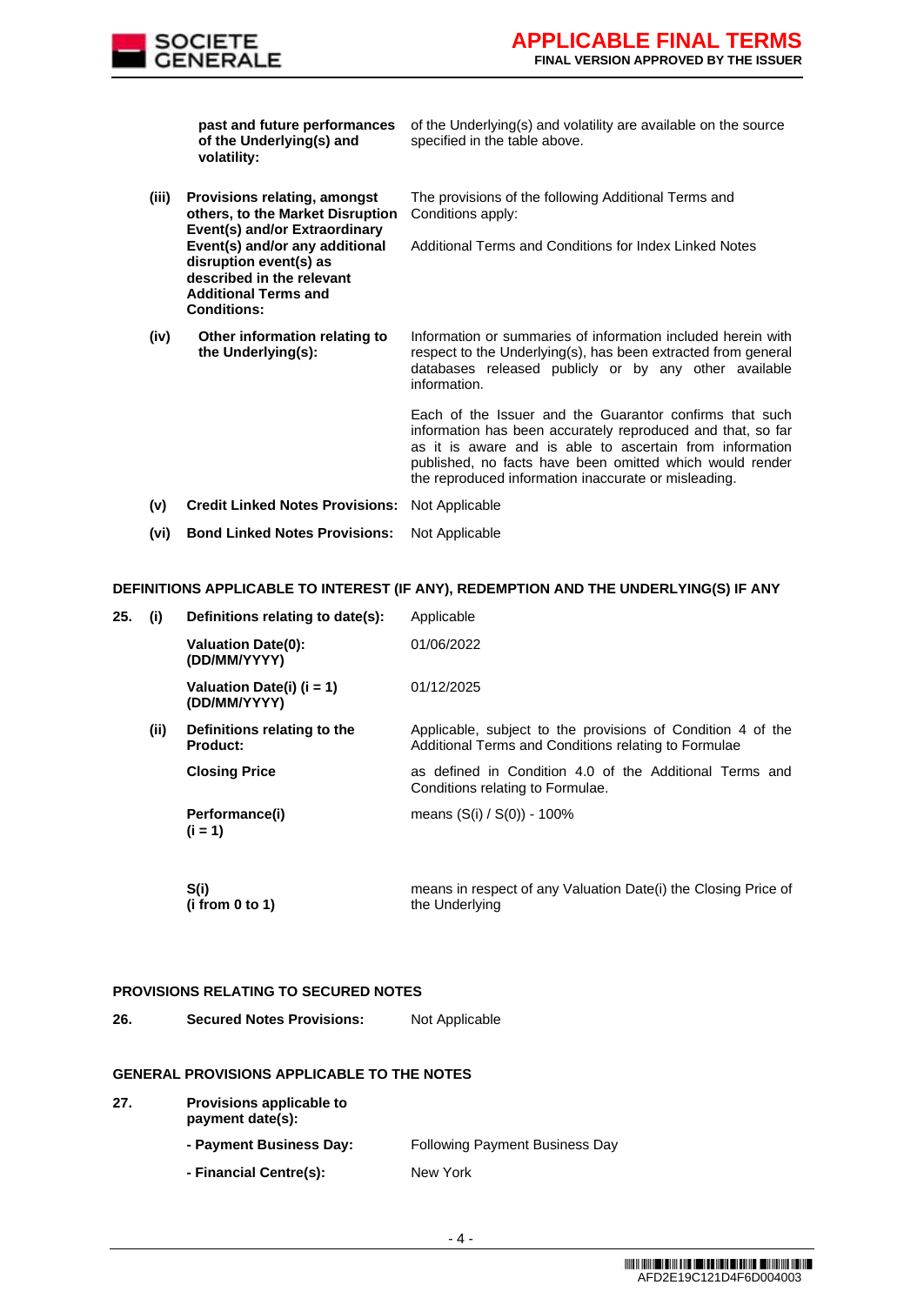

## **28. Form of the Notes:**

**Provisions:**

| (i) | Form: |             |  | Non-US Registered Global Note registered in the name of a |  |  |
|-----|-------|-------------|--|-----------------------------------------------------------|--|--|
|     |       | Clearstream |  | nominee for a common depositary for Euroclear and         |  |  |

**(ii) New Global Note (NGN – bearer Notes) / New Safekeeping Structure (NSS – registered Notes):** No **29. Redenomination:** Not Applicable **30. Consolidation:** Not Applicable **31. Partly Paid Notes Provisions:** Not Applicable **32. Instalment Notes Provisions:** Not Applicable **33. Masse:** Not Applicable **34. Dual Currency Note Provisions:** Not Applicable **35. Additional Amount Provisions for Italian Certificates:** Not Applicable **36. Interest Amount and/or the Redemption Amount switch at the option of the Issuer:** Not Applicable **37. Portfolio Linked Notes**  Not Applicable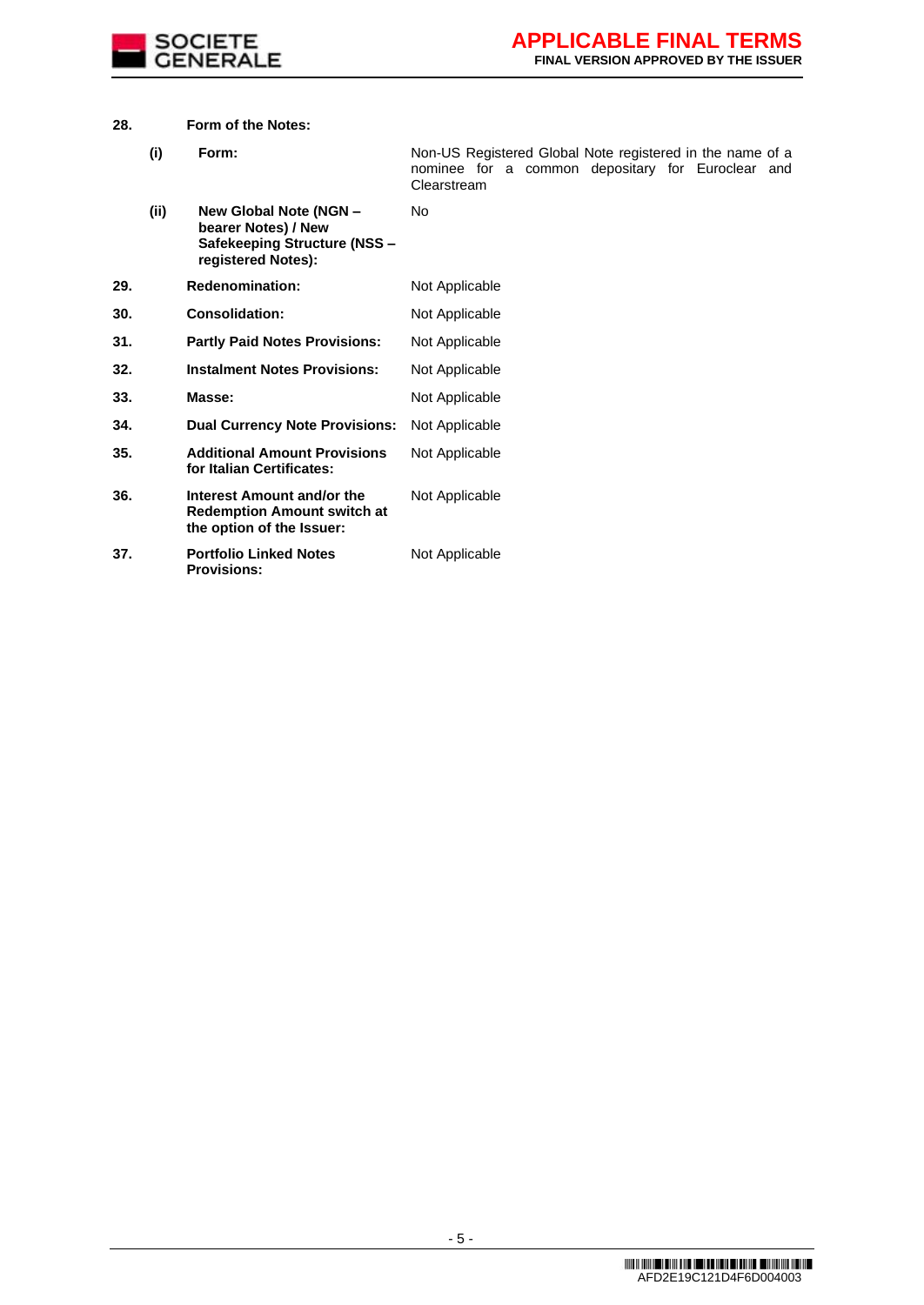

#### **PART B – OTHER INFORMATION**

## **1. LISTING AND ADMISSION TO TRADING**

- **(i) Listing:** None
- **(ii) Admission to trading:** Not Applicable
- **(iii) Estimate of total expenses related to admission to trading:** Not Applicable
- **(iv) Information required for Notes to be listed on SIX Swiss Exchange:** Not Applicable

#### **2. RATINGS**

The Notes to be issued have not been rated.

#### **3. INTERESTS OF NATURAL AND LEGAL PERSONS INVOLVED IN THE ISSUE/OFFER**

Save for fees, if any, payable to the Dealer, and so far as the Issuer is aware, no person involved in the issue of the Notes has an interest material to the offer.

The Dealer and its affiliates have engaged, and may in the future engage, in investment banking and/or commercial banking transactions with, and may perform other services for, the Issuer and its affiliates in the ordinary course of business.

Société Générale will ensure the roles of provider of hedging instruments to the Issuer of the Notes and Calculation Agent of the Notes.

The possibility of conflicts of interest between the different roles of Société Générale on one hand, and between those of Société Générale in these roles and those of the Noteholders on the other hand cannot be excluded.

Furthermore, given the banking activities of Société Générale, conflicts may arise between the interests of Société Générale acting in these capacities (including business relationship with the issuers of the financial instruments being underlyings of the Notes or possession of non public information in relation with them) and those of the Noteholders. Finally, the activities of Société Générale on the underlying financial instrument(s), on its proprietary account or on behalf of its customers, or the establishment of hedging transactions, may also have an impact on the price of these instruments and their liquidity, and thus may be in conflict with the interests of the Noteholders.

## **4. REASONS FOR THE OFFER AND USE OF PROCEEDS**

- **(i) Reasons for the offer and use of proceeds:** The net proceeds from each issue of Notes will be applied for the general financing purposes of the Société Générale Group, which include making a profit.
- **(ii) Estimated net proceeds:** Not Applicable
- **(iii) Estimated total expenses:** Not Applicable
- **5. INDICATION OF YIELD** *(Fixed Rate Notes only)* Not Applicable

#### **6. HISTORIC INTEREST RATES** *(Floating Rate Notes only)*

Not Applicable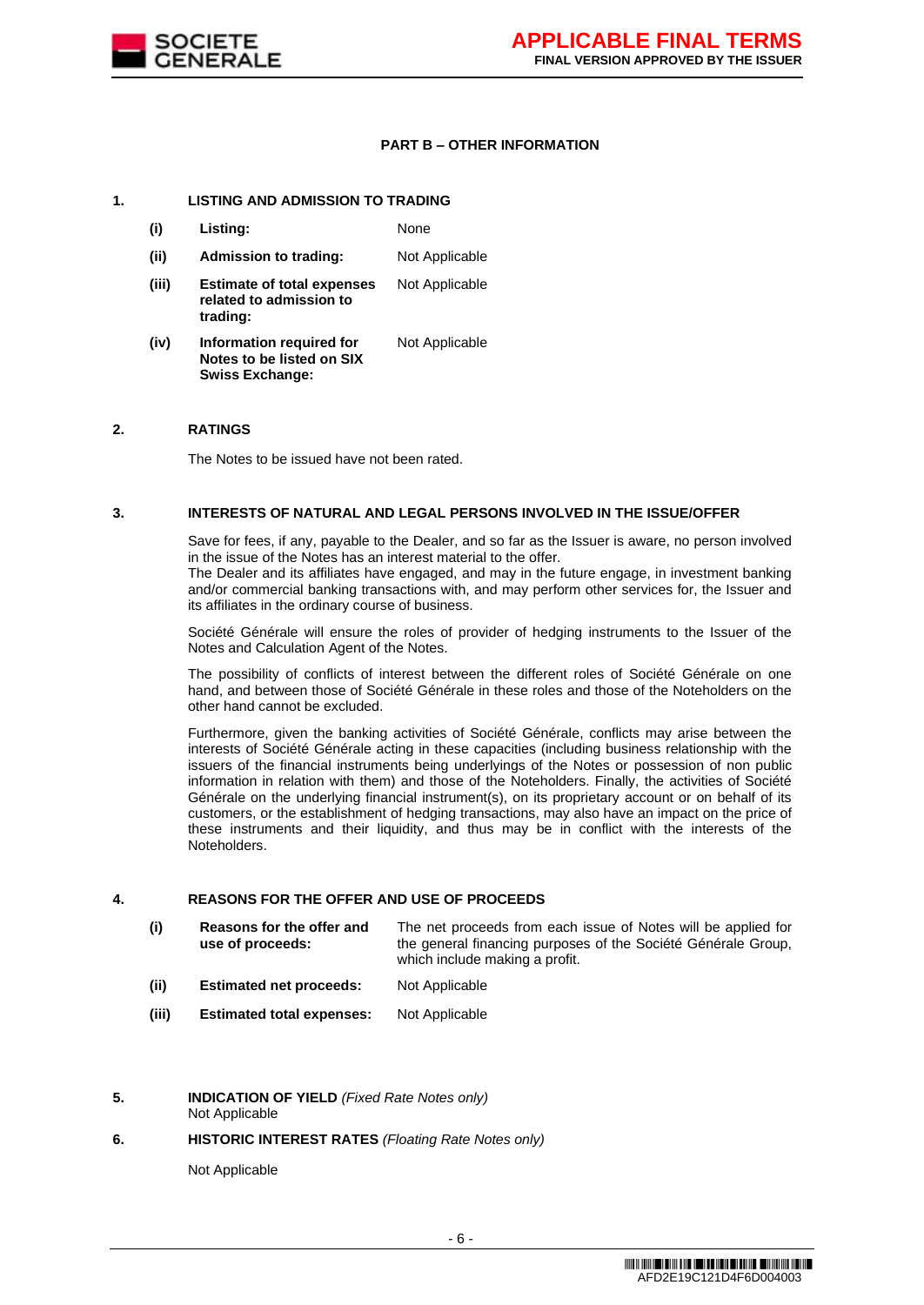

#### **7. PERFORMANCE AND EFFECT ON VALUE OF INVESTMENT**

#### **(i) PERFORMANCE OF FORMULA, EXPLANATION OF EFFECT ON VALUE OF INVESTMENT**  *(Structured Notes only)*

The value of the Notes and the payment of a redemption amount to a Noteholder on the maturity date will depend on the performance of the underlying asset(s), on the relevant valuation date(s).

The value of the Notes is linked to the positive or negative performance of the underlying instrument. The amount(s) to be paid is/are determined on the basis of the condition which is satisfied (or not) if the performance of the underlying instrument is higher than or equal to a predefined barrier performance.

During the lifetime of the Notes, the market value of these Notes may be lower than the invested capital. Furthermore, an insolvency of the Issuer and/or the Guarantor may cause a total loss of the invested capital.

**The attention of the investors is drawn to the fact that they could sustain an entire or a partial loss of their investment.**

## **(ii) PERFORMANCE OF RATE(S) OF EXCHANGE AND EXPLANATION OF EFFECT ON VALUE OF INVESTMENT** (*Dual Currency Notes only*)

Not Applicable

## **8. OPERATIONAL INFORMATION**

- **(i) Security identification** 
	- **code(s):**

|       | - ISIN code:                            | XS2436506666                                                                                                                                                                                                                                                                                                                                                                                                                                                                                                                                                                                                                                                                                                                                     |
|-------|-----------------------------------------|--------------------------------------------------------------------------------------------------------------------------------------------------------------------------------------------------------------------------------------------------------------------------------------------------------------------------------------------------------------------------------------------------------------------------------------------------------------------------------------------------------------------------------------------------------------------------------------------------------------------------------------------------------------------------------------------------------------------------------------------------|
|       | - Common code:                          | 243650666                                                                                                                                                                                                                                                                                                                                                                                                                                                                                                                                                                                                                                                                                                                                        |
| (ii)  | <b>Clearing System(s):</b>              | Euroclear Bank S.A/N.V. (Euroclear) / Clearstream Banking<br>société anonyme (Clearstream)                                                                                                                                                                                                                                                                                                                                                                                                                                                                                                                                                                                                                                                       |
| (iii) | Delivery of the Notes:                  | Delivery against payment                                                                                                                                                                                                                                                                                                                                                                                                                                                                                                                                                                                                                                                                                                                         |
| (iv)  | <b>Calculation Agent:</b>               | Société Générale<br>Tour Société Générale<br>17 Cours Valmy<br>92987 Paris La Défense Cedex<br>France                                                                                                                                                                                                                                                                                                                                                                                                                                                                                                                                                                                                                                            |
| (v)   | Paying Agent(s):                        | Société Générale Luxembourg SA<br>11, avenue Emile Reuter<br>2420 Luxembourg<br>Luxembourg                                                                                                                                                                                                                                                                                                                                                                                                                                                                                                                                                                                                                                                       |
| (vi)  | Eurosystem eligibility of the<br>Notes: | No. Whilst the designation is specified as "no" at the date of<br>these Final Terms, should the Eurosystem eligibility criteria be<br>amended in the future such that the Notes are capable of<br>meeting them the Notes may then be deposited with one of the<br>ICSDs as common safekeeper (and registered in the name of a<br>nominee of one of the ICSDs acting as common safekeeper).<br>Note that this does not necessarily mean that the Notes will<br>then be recognised as eligible collateral for Eurosystem<br>monetary policy and intraday credit operations by the<br>Eurosystem at any time during their life. Such recognition will<br>depend upon the ECB being satisfied that Eurosystem eligibility<br>criteria have been met. |
| (vii) | <b>Address and contact details</b>      | Société Générale                                                                                                                                                                                                                                                                                                                                                                                                                                                                                                                                                                                                                                                                                                                                 |

**of Société Générale for all**  Tour Société Générale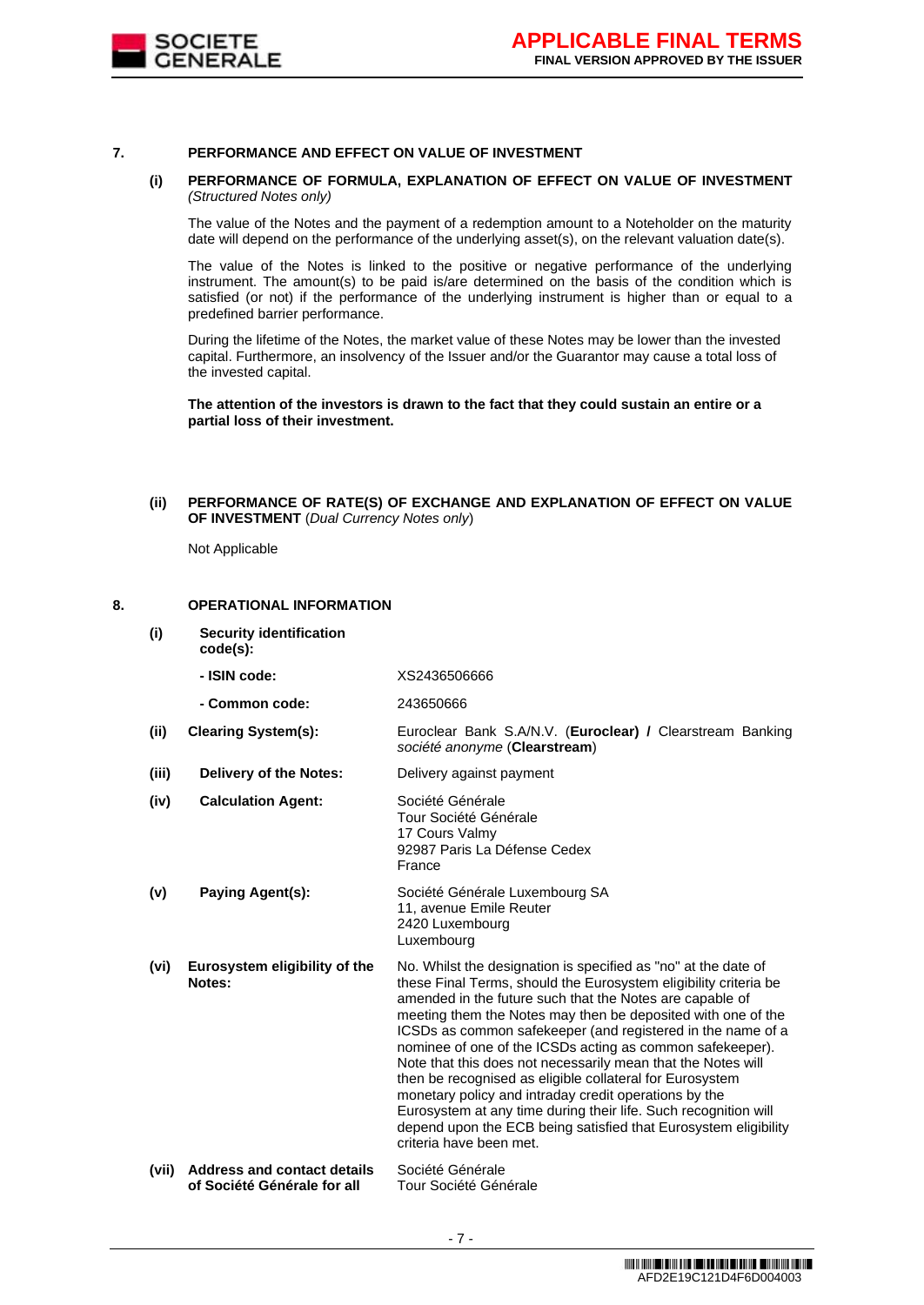

| administrative             | 17 Cours Valmy                             |
|----------------------------|--------------------------------------------|
| communications relating to | 92987 Paris La Défense Cedex               |
| the Notes:                 | France                                     |
|                            | Name: Sales Support Services - Derivatives |
|                            | Tel: +33 1 57 29 12 12 (Hotline)           |
|                            | Email: clientsupport-deai@sgcib.com        |

#### **9. DISTRIBUTION**

**(i) Method of distribution:** Non-syndicated

| - Dealer(s): | Société Générale             |
|--------------|------------------------------|
|              | Tour Société Générale        |
|              | 17 Cours Valmy               |
|              | 92987 Paris La Défense Cedex |
|              | France                       |
|              |                              |

**(ii) Total commission and concession:** There is no commission and/or concession paid by the Issuer to the Dealer or the Managers.

> Société Générale grants its relevant distributor(s) a discount on the Issue Price of 1.00% per annum (calculated on the basis of the term of the Notes) of the nominal amount of Notes effectively placed by such distributor(s).

- **(iii) TEFRA rules:** Not Applicable
- **(iv) Non-exempt Offer Consent of the Issuer to use the Base Prospectus during the Offer Period:**

A Non-exempt offer of the Notes may be made by the Dealer and any **Initial Authorised Offeror** below mentioned, any **Additional Authorised Offeror**, the name and address of whom will be published on the website of the Issuer [\(http://prospectus.socgen.com\)](http://prospectus.socgen.com/) in the Non-exempt Offer jurisdiction(s) (**Non-exempt Offer Jurisdiction(s)**) during the offer period (**Offer Period**) as specified in the paragraph "Terms and Conditions of the Offer" below.

The Notes are not Specified Notes for purposes of the Section

**- Individual Consent / Name(s) and address(es) of any Initial Authorised Offeror:** Applicable / Erste Investment Hungary Nepfurdo utca 24-26 H-1138 Budapest Hungary

871(m) Regulations.

Not Applicable

**- General Consent/ Other conditions to consent:** Not Applicable

- **(v) U.S. federal income tax considerations:**
- **(vi) Prohibition of Sales to EEA Retail Investors:**
- **(vii) Prohibition of Sales to UK Retail Investors:** Applicable

# **10. TERMS AND CONDITIONS OF THE OFFER**

| - Non-exempt Offer<br>Jurisdiction(s):         | Hungary                                                                                                                                                                                                                                   |
|------------------------------------------------|-------------------------------------------------------------------------------------------------------------------------------------------------------------------------------------------------------------------------------------------|
| - Offer Period:                                | From 04/05/2022 to 31/05/2022                                                                                                                                                                                                             |
| - Offer Price:                                 | The Notes will be offered at the Issue Price                                                                                                                                                                                              |
| - Conditions to which the<br>offer is subject: | Offers of the Notes are conditional on their issue and, on any<br>additional conditions set out in the standard terms of business<br>of the financial intermediaries, notified to investors by such<br>relevant financial intermediaries. |
|                                                | The Issuer reserves the right to close the Offer Period prior to                                                                                                                                                                          |

its stated expiry for any reason, provided that the Offer Period may not be shorter than three Business Days.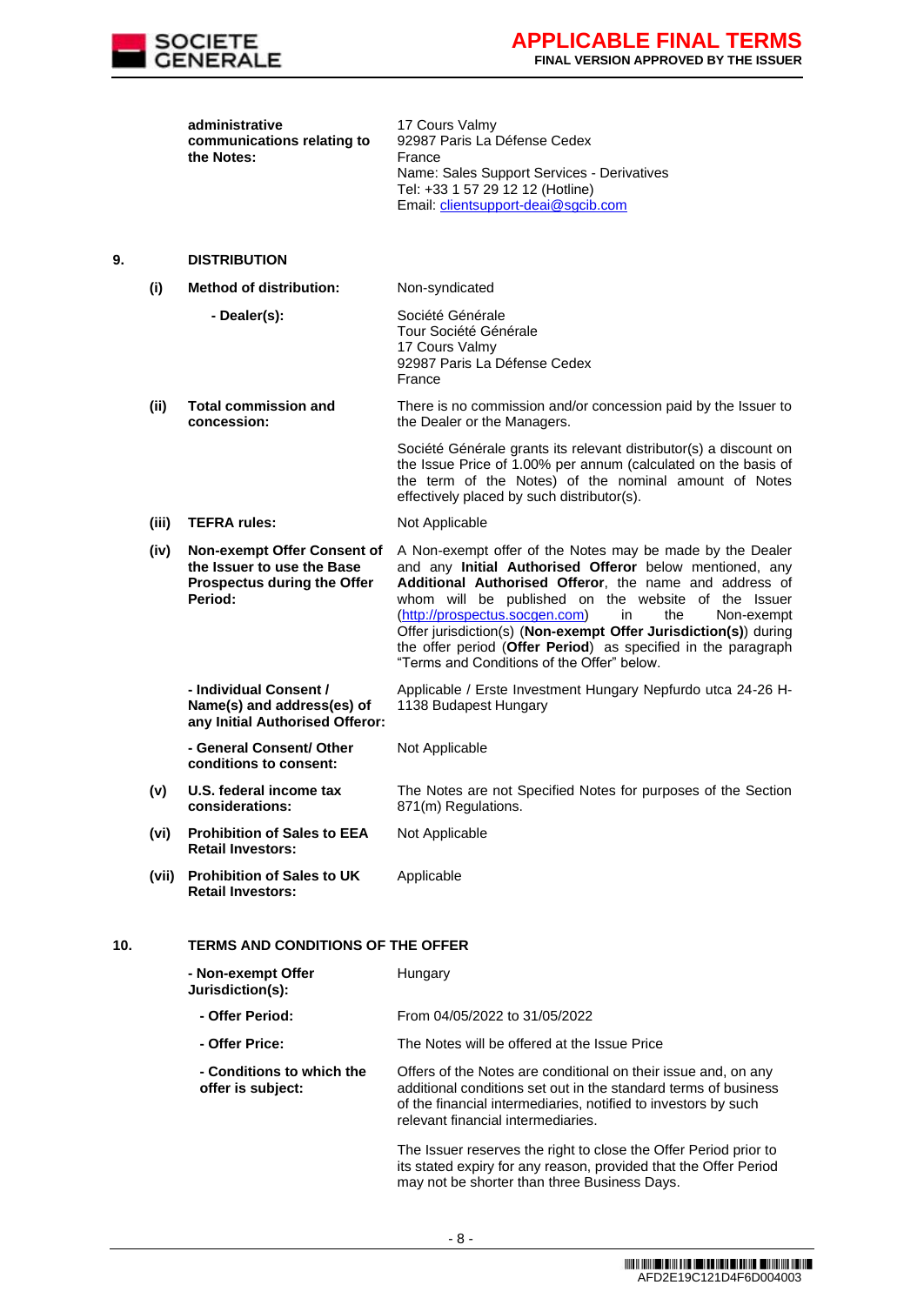

|                                                                                                                                                               | The Issuer reserves the right to withdraw the offer and cancel<br>the issuance of the Notes for any reason at any time on or prior<br>to the Issue Date. For the avoidance of doubt, if any application<br>has been made by a potential investor and the Issuer exercises<br>such right, no potential investor shall be entitled to subscribe or<br>otherwise acquire the Notes.<br>In each case, a notice to the investors on the early termination<br>or the withdrawal, as applicable, will be published on the<br>website of the Issuer (http://prospectus.socgen.com). |
|---------------------------------------------------------------------------------------------------------------------------------------------------------------|-----------------------------------------------------------------------------------------------------------------------------------------------------------------------------------------------------------------------------------------------------------------------------------------------------------------------------------------------------------------------------------------------------------------------------------------------------------------------------------------------------------------------------------------------------------------------------|
| - Description of the<br>application process:                                                                                                                  | The distribution activity will be carried out in accordance with<br>the financial intermediary's usual procedures. Prospective<br>investors will not be required to enter into any contractual<br>arrangements directly with the Issuer in relation to the<br>subscription of the Notes.                                                                                                                                                                                                                                                                                    |
| - Description of possibility<br>to reduce subscriptions and<br>manner for refunding<br>excess amount paid by<br>applicants:                                   | Not Applicable                                                                                                                                                                                                                                                                                                                                                                                                                                                                                                                                                              |
| - Details of the minimum<br>and/or maximum amount of<br>application:                                                                                          | Minimum amount of application : USD 1 000 (i.e. 1 Note)                                                                                                                                                                                                                                                                                                                                                                                                                                                                                                                     |
| - Details of the method and<br>time limits for paying up<br>and delivering the Notes:                                                                         | The Notes will be issued on the Issue Date against payment to<br>the Issuer of the net subscription moneys. However, the<br>settlement and delivery of the Notes will be executed through<br>the Dealer mentioned above. Investors will be notified by the<br>relevant financial intermediary of their allocations of Notes and<br>the settlement arrangements in respect thereof.                                                                                                                                                                                          |
| - Manner and date in which<br>results of the offer are to be<br>made public:                                                                                  | Publication<br>website<br>the<br>οf<br>the<br>Issuer<br>on<br>(http://prospectus.socgen.com) and in a daily newspaper of                                                                                                                                                                                                                                                                                                                                                                                                                                                    |
|                                                                                                                                                               | general circulation in the relevant place(s) of listing and/or<br>public offer at the end of the subscription period if required by<br>local regulation.                                                                                                                                                                                                                                                                                                                                                                                                                    |
| - Procedure for exercise of<br>any right of pre-emption,<br>negotiability of subscription<br>rights and treatment of<br>subscription rights not<br>exercised: | Not Applicable                                                                                                                                                                                                                                                                                                                                                                                                                                                                                                                                                              |
| - Whether tranche(s)<br>has/have been reserved for<br>certain countries:                                                                                      | Not Applicable                                                                                                                                                                                                                                                                                                                                                                                                                                                                                                                                                              |
| - Process for notification to<br>applicants of the amount<br>allotted and the indication<br>whether dealing may begin<br>before notification is made:         | Not Applicable                                                                                                                                                                                                                                                                                                                                                                                                                                                                                                                                                              |
| - Amount of any expenses<br>and taxes specifically<br>charged to the subscriber<br>or purchaser:                                                              | Taxes charged in connection with the subscription, transfer,<br>purchase or holding of the Notes must be paid by the<br>Noteholders and neither the Issuer nor the Guarantor shall have<br>any obligation in relation thereto; in that respect, Noteholders<br>shall consult professional tax advisers to determine the tax<br>regime applicable to their own situation.                                                                                                                                                                                                    |

## **11. ADDITIONAL INFORMATION**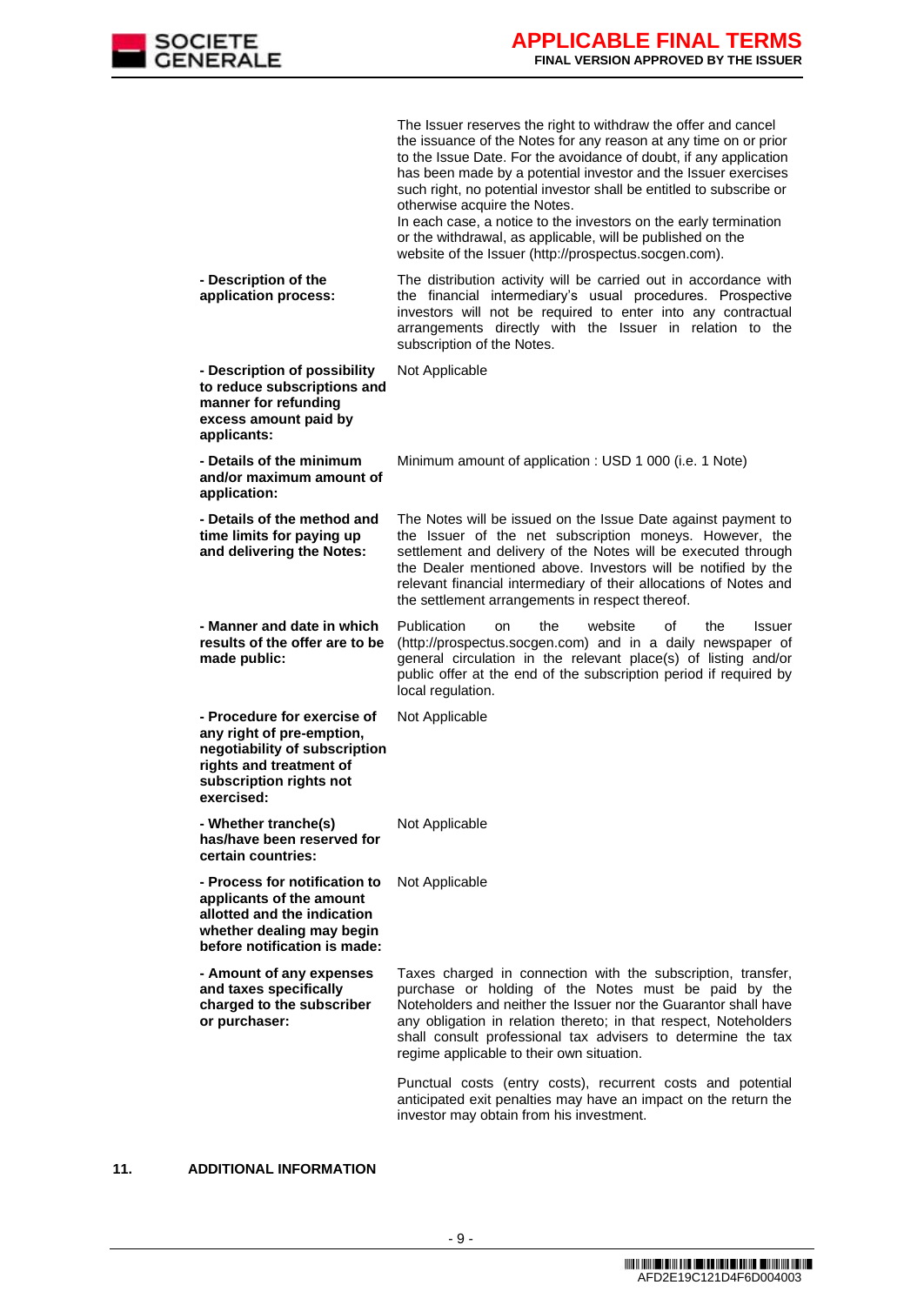

**- Minimum investment in the Notes:** USD 1 000 (i.e. 1 Note)

- **- Minimum trading:** USD 1 000 (i.e. 1 Note)
- **- Underlying Disclaimer:**

The financial instrument is not sponsored, promoted, sold or supported in any other manner by Solactive AG nor does Solactive AG offer any express or implicit guarantee or assurance either with regard to the results of using the Index and/or Index trade mark or the Index Price at any time or in any other respect. The Index is calculated and published by Solactive AG. Solactive AG uses its best efforts to ensure that the Index is calculated correctly. Irrespective of its obligations towards the Issuer, Solactive AG has no obligation to point out errors in the Index to third parties including but not limited to investors and/or financial intermediaries of the financial instrument. Neither publication of the Index by Solactive AG nor the licensing of the Index or Index trade mark for the purpose of use in connection with the financial instrument constitutes a recommendation by Solactive AG to invest capital in said financial instrument nor does it in any way represent an assurance or opinion of Solactive AG with regard to any investment in this financial instrument.

#### **12. PUBLIC OFFERS IN SWITZERLAND**

Not Applicable

## **13. EU BENCHMARK REGULATION**

**Benchmark:** Applicable

Amounts payable under the Notes will be calculated by reference to the relevant Benchmark which is provided by the relevant Administrator, as specified in the table below.

As at the date of these Final Terms, the relevant Administrator appears/ does not appear, as the case may be, on the register of administrators and benchmarks established and maintained by the European Securities and Markets Authority pursuant to Article 36 of the Benchmark Regulation (Regulation (EU) 2016/1011) (the **Benchmark Regulation**), as specified in the table below.

If "Does not appear and exempted" is specified in the table below, it means that the relevant Administrator does not fall within the scope of the Benchmark Regulation by virtue of Article 2 of that regulation.

If "Does not appear and non-exempted" is specified in the table below, it means that, as far as the Issuer is aware, the transitional provisions in Article 51 of the Benchmark Regulation apply, such that the relevant Administrator is not currently required to obtain authorisation or registration.

| <b>Benchmark</b>                                                           | Administrator Register |  |
|----------------------------------------------------------------------------|------------------------|--|
| Solactive Just Transition Select Index   Solactive AG   Appears  <br>AR 5% |                        |  |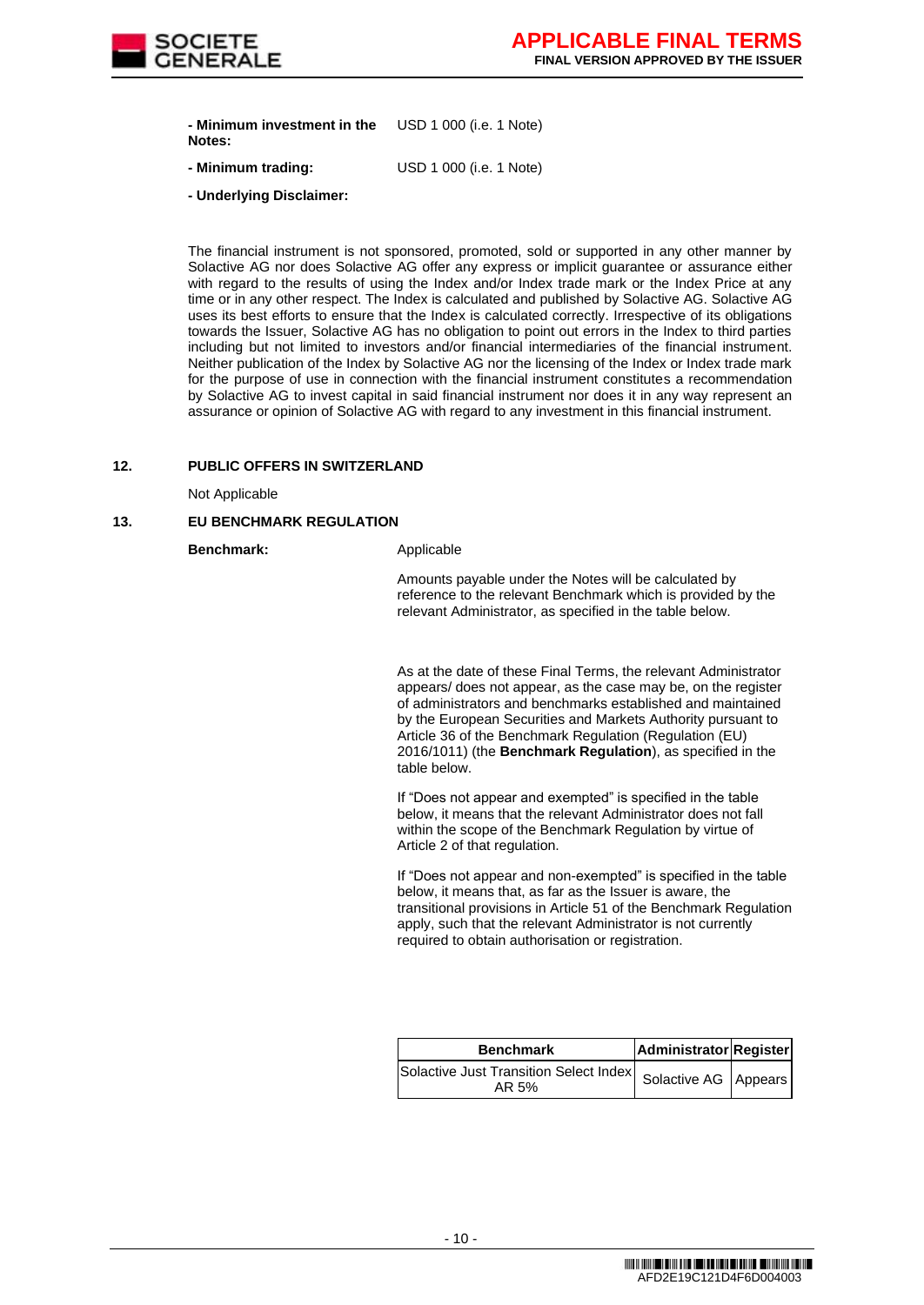

# **ISSUE SPECIFIC SUMMARY**

## **SECTION A – INTRODUCTION INCLUDING WARNINGS**

**ISIN code** : XS2436506666

#### **Issuer : SG Issuer**

Domicile: 16, boulevard Royal, L-2449 Luxembourg

Telephone number : + 352 27 85 44 40

*Legal entity identifier* (LEI) : 549300QNMDBVTHX8H127

## **Offeror and/or entity requesting the admission to trading :**

Société Générale

Tour Société Générale - 17 Cours Valmy

92987 Paris La Défense Cedex, France

Domicile : 29, boulevard Haussmann, 75009 Paris, France.

*Legal entity identifier (LEI) :* O2RNE8IBXP4R0TD8PU41

#### **Identity and contact details of the competent authority approving the prospectus:**

Approved by the Commission de Surveillance du Secteur Financier (CSSF)

283, route d'Arlon L-2991, Luxembourg

Telephone number: (352) 26 25 11

E-Mail : direction@cssf.lu

**Date of approval of the prospectus:** 04/06/2021

#### **WARNINGS**

This summary must be read as an introduction to the base prospectus (the **Base Prospectus**).

Any decision to invest in the notes (the **Notes**) should be based on a consideration of the Base Prospectus as a whole by the investor.

Where a claim relating to the information contained in the Base Prospectus and the applicable Final Terms is brought before a court, the plaintiff investor might, under the national legislation of the Member States, have to bear the costs of translating the Base Prospectus before the legal proceedings are initiated.

Civil liability attaches only to those persons who have tabled this summary, including any translation thereof, but only if the summary is misleading, inaccurate or inconsistent when read together with the other parts of the Base Prospectus or it does not provide, when read together with the other parts of the Base Prospectus, key information in order to aid investors when considering whether to invest in the Notes.

**You are about to buy a product which is not simple and which may be difficult to understand.**

## **SECTION B – KEY INFORMATION ON THE ISSUER**

## **WHO IS THE ISSUER OF THE SECURITIES?**

**Issuer : SG Issuer** (or the **Issuer**)

Domicile: 16, boulevard Royal, L-2449 Luxembourg

Legal form: Public limited liability company (*société anonyme*).

*Legal entity identifier* (LEI) : 549300QNMDBVTHX8H127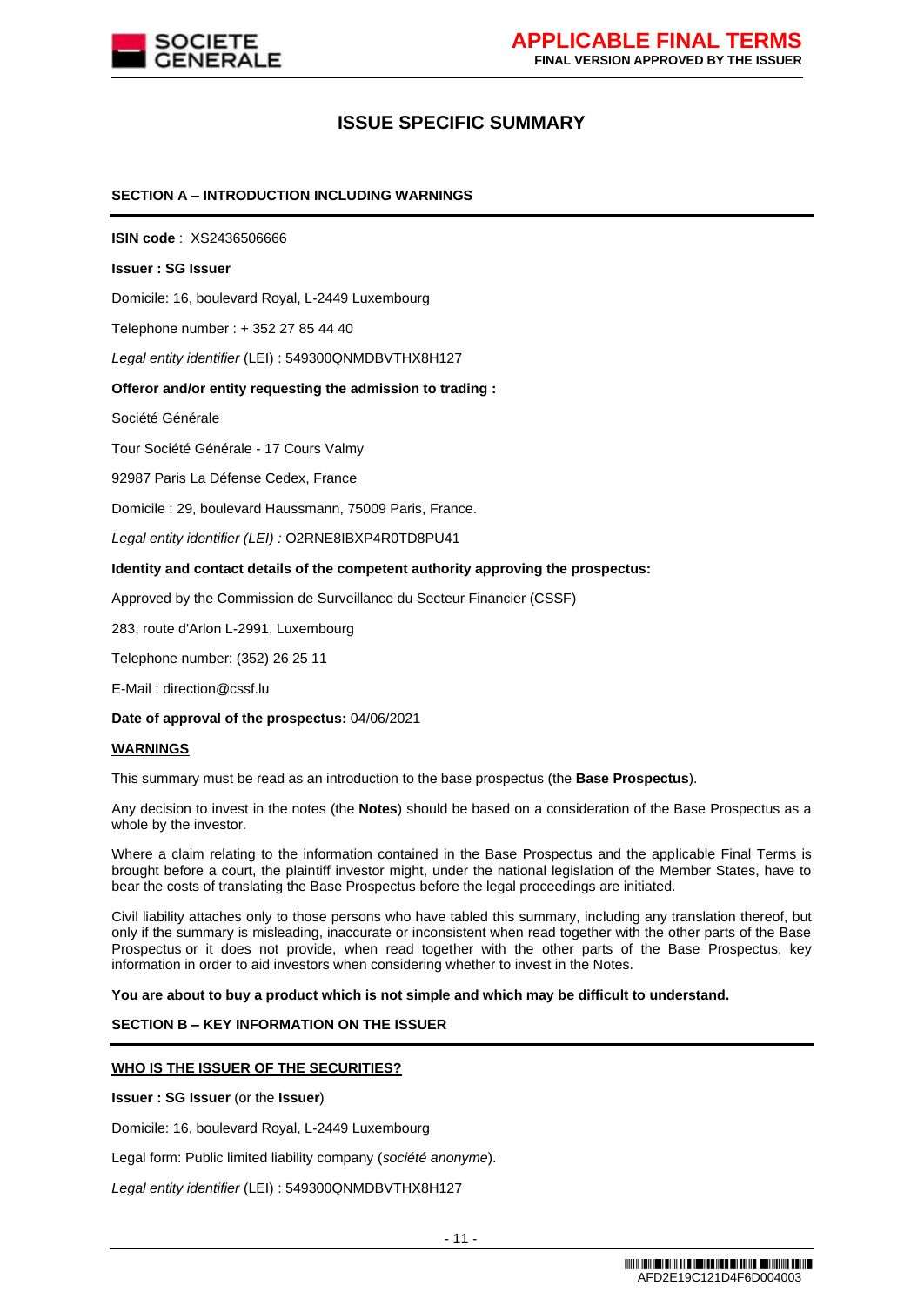

Legislation under which the Issuer operates: Luxembourg law.

Country of incorporation: Luxembourg.

## **Statutory auditors : Ernst & Young S.A.**

The principal activity of SG Issuer is raising finance by the issuance of warrants as well as debt securities designed to be placed to institutional customers or retail customers through the distributors associated with Société Générale. The financing obtained through the issuance of such debt securities is then lent to Société Générale and to other members of the Group.

Shares of SG Issuer are held at 99.8 per cent. by Societe Generale Luxembourg and at 0.2 per cent. by Societe Generale. It is a fully consolidated company.

In accordance with it bylaws, the Issuer is managed by an Executive Board under the supervision of a Supervisory Councel. The members of the board of directors are Laurent Weil, Thierry Bodson, Pascal Jacob, Yves Cacclin, Alexandre Galliche, Estelle Stephan Jaspard and Christian Rousson (individually a "Director" and collectively the Board of Directors).

Laurent Weil, Thierry Bodson, Pascal Jacob, Yves Cacclin, Alexandre Galliche, Estelle Stephan Jaspard and Christian Rousson hold full-time management positions within the Societe Generale group.

## **WHAT IS THE KEY FINANCIAL INFORMATION REGARDING THE ISSUER?**

**Income statement**

|                       | 31 December 2020 | 31 December 2019 |  |
|-----------------------|------------------|------------------|--|
| ∥(en K€)              | (audited)        | (audited)        |  |
| Operating profit/loss | 274              | 210              |  |

#### **Balance sheet**

| (en K€)                                                                        | 31 December<br>2020<br>(audited) | 31 December<br>2019<br>(audited) |
|--------------------------------------------------------------------------------|----------------------------------|----------------------------------|
| Net financial debt (long term debt plus short term debt minus<br>∥cash) *      | 3707                             | $-17975$                         |
| Current ratio (current assets/current liabilities)                             | N/A                              | N/A                              |
| Debt to equity ratio (total liabilities/total shareholder equity)              | N/A                              | N/A                              |
| Interest cover ratio (operating income/interest expense)                       | N/A                              | N/A                              |
| *the Net financial debt is calculated on the basis of the following elements . |                                  |                                  |

the Net financial debt is calculated on the basis of the following elements  $\colon$ 

| lNet financial debt             | 31/12/2020 | 31/12/2019 |
|---------------------------------|------------|------------|
| Convertible Bond into Share (1) | 48 000     | 48 000     |
| Cash and cash equivalents (2)   | $-44293$   | $-65.975$  |
| Total                           | 3 7 0 7    | $-17975$   |

(1) classified within the line Financial liabilities at amortized cost, see note 4.3 in the 2020 financial statements and in the 2020 condensed interim financial statements

(2) classified in the Balance Sheet.

#### **Cash flow**

| (en K€)                                  | 31 December 2020<br>(audited) | 31 December 2019<br>(audited) |
|------------------------------------------|-------------------------------|-------------------------------|
| Net cash flows from operating activities | 13446                         | 44 845                        |
| Net cash flows from financing activities | (35 129)                      | (58454)                       |
| Net cash flows from investing activities |                               |                               |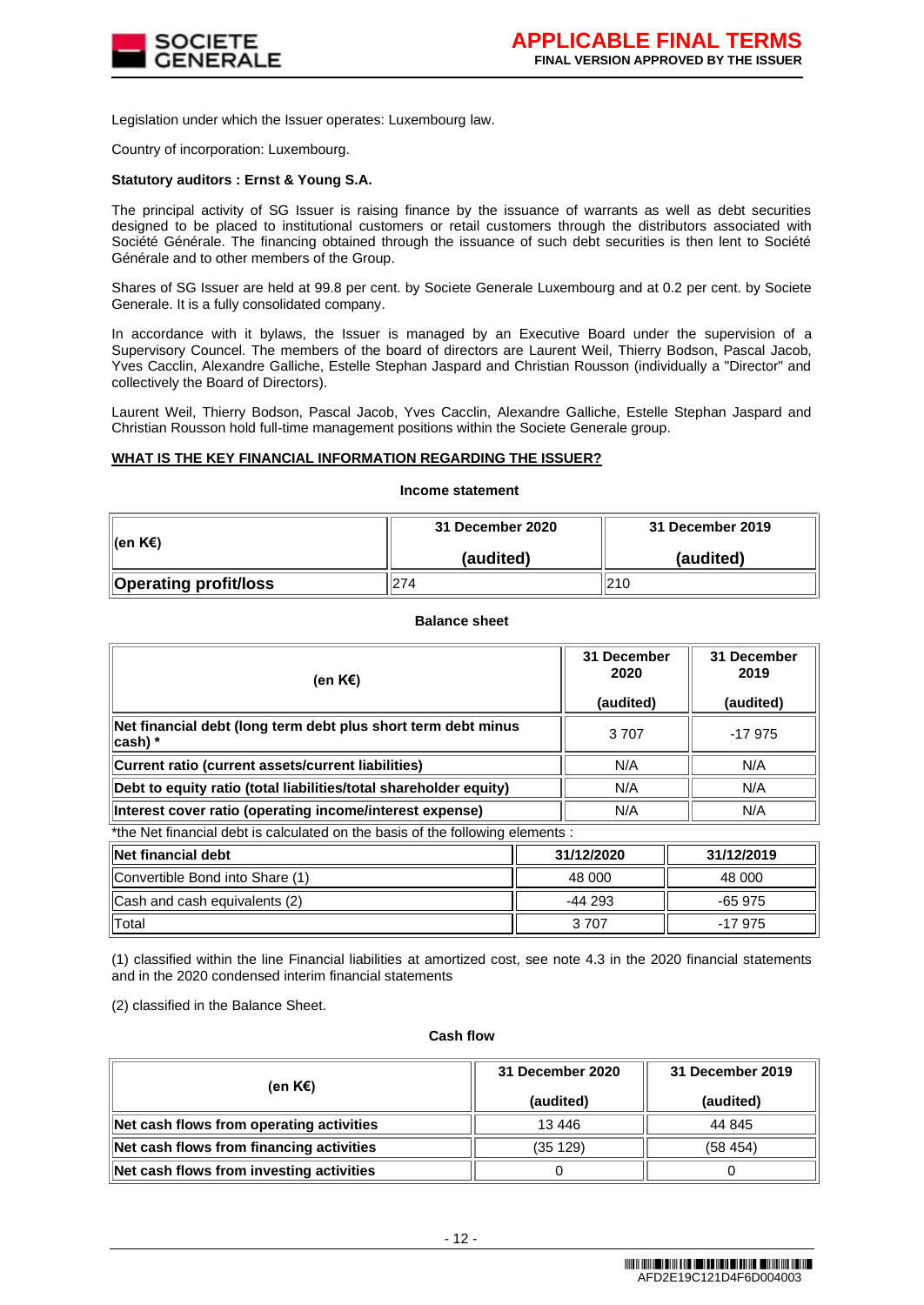

## **WHAT ARE THE KEY RISKS THAT ARE SPECIFIC TO THE ISSUER?**

In the event of default or bankruptcy of the Issuer, the investor has recourse only against Société Générale and there is a risk of total or partial loss of the amount invested or conversion into securities (equity or debt) or postponement of maturity, in the event of bail-in affecting the Issuer's securities or Société Générale's structured notes, without any guarantee or compensation.

## **SECTION C. KEY INFORMATION ON THE SECURITIES**

# **WHAT ARE THE MAIN FEATURES OF THE SECURITIES?**

**ISIN Code :** XS2436506666 **Number of Notes :** 3000

| <b>Product Currency</b>                                                      | lusd        | <b>Settlement</b><br>∣Currencv | lusd                                          |          |
|------------------------------------------------------------------------------|-------------|--------------------------------|-----------------------------------------------|----------|
| Listing                                                                      | <b>None</b> | Nominal Value                  | USD 1,000 per note                            |          |
| Minimum<br><b>Investment</b>                                                 | USD 1,000   | <b>Issue Price</b>             | 100% of the Nominal Value                     |          |
| Maturity Date                                                                | 08/12/2025  | Minimum<br>Reimbursement       | 100% of the Nominal Value at<br>maturity only |          |
| Strike                                                                       | 100%        | <b>Participation</b>           | 100%                                          |          |
| Reference Underlying                                                         |             | Identifier                     | Index Sponsor                                 | Currency |
| Solactive Just Transition Select Index AR 5%<br>DE000SL0A8S8<br>Solactive AG |             | <b>EUR</b>                     |                                               |          |

This product is an unsecured debt instrument governed by English law.

The product is a fixed term investment which is designed to generate a payoff at maturity linked to the performance of the Reference Underlying. The product provides full capital protection at maturity only.

Final Redemption

On the Maturity Date, you will receive a final redemption amount.

- If the Final Level of the Reference Underlying is at or above its Initial Level (100%), you will receive:

100% of the Nominal Value plus the performance of the Reference Underlying.

- Otherwise, you will receive 100% of the Nominal Value.

Additional Information

- The level of the Reference Underlying corresponds to its value expressed as a percentage of its Initial Value.

- The Initial Value of the Reference Underlying is its value observed on the Initial Observation Date.

- The Final Level is the level of the Reference Underlying observed on the Final Observation Date.

- The performance of the Reference Underlying is calculated as its Final Level minus 100%. The performance is multiplied by the Nominal Value.

- Extraordinary events may lead to changes to the product's terms or the early termination of the product and could result in losses on your investment

- The product is available through a public offering during the applicable offering period in the following jurisdiction(s): Hungary

| <b>Ilssue Date</b>                             | 108/06/2022 |
|------------------------------------------------|-------------|
| $\ $ Initial Observation Date $\ 01/06/2022\ $ |             |
| Final Observation Date                         | 01/12/2025  |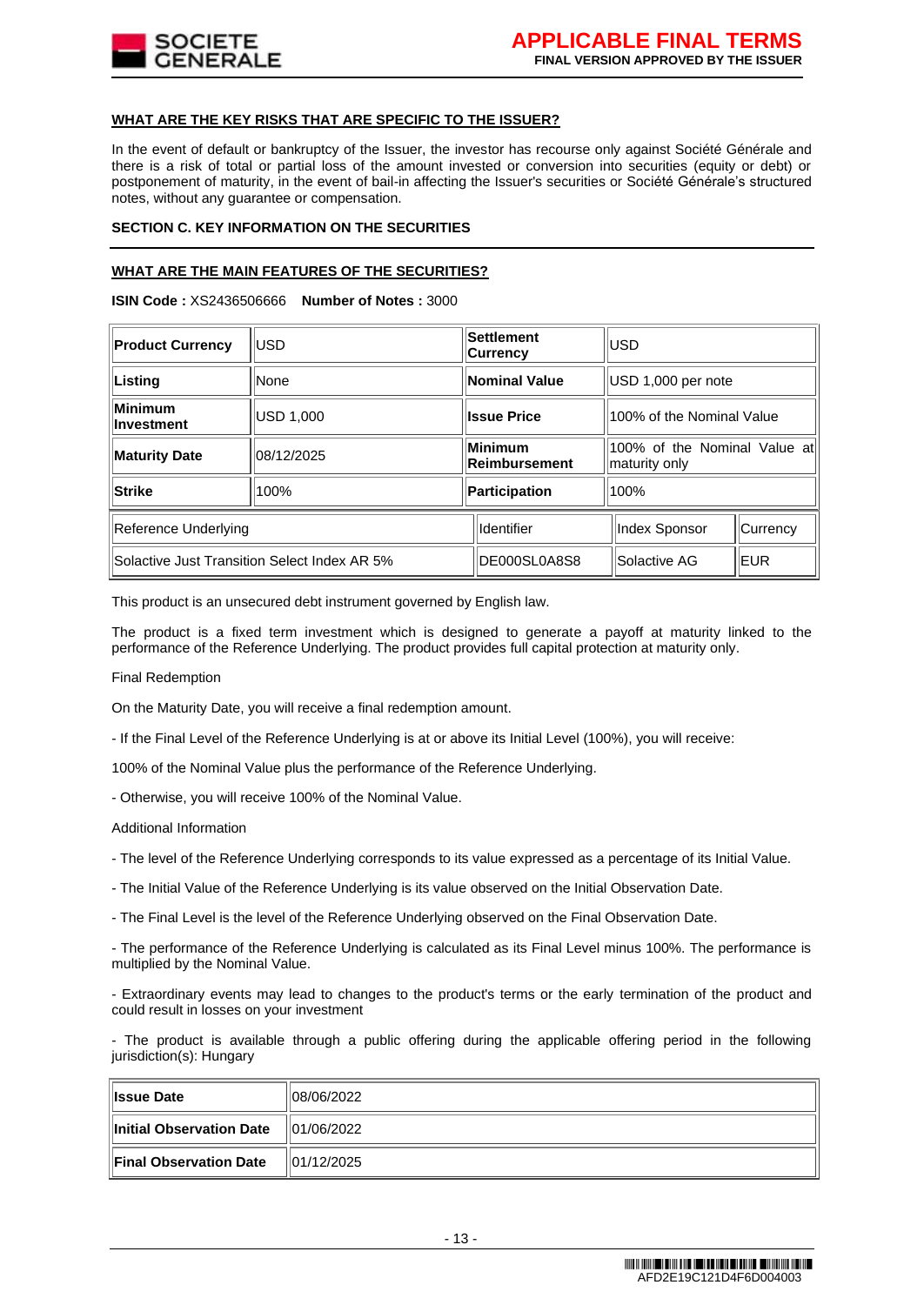

| <b>Maturity Date</b> | 108/12/2025 |
|----------------------|-------------|
|                      |             |

## **Waiver of Set-off rights**

The Noteholders waive any right of set-off, compensation and retention in relation to the Notes, to the extent permitted by law.

#### **Submission to jurisdiction:**

The Issuer accepts the competence of the courts of England in relation to any dispute against the Issuer, but accepts that such Noteholders may bring their action before any other competent court.

#### **Ranking:**

The Notes will be direct, unconditional, unsecured and unsubordinated obligations of the Issuer and will rank at least *pari passu* with all other outstanding direct, unconditional, unsecured and unsubordinated obligations of the Issuer, present and future.

The Noteholder acknowledge that in case of resolutions pursuant to Directive 2014/59/UE in relation to the Issuer's liabilities or the non subordinated, senior preferred, structured and LMEE ratio eligible liabilities of Société Générale, the Notes may be subject to the reduction of all, or a portion, of the amounts due, on a permanent basis, a conversion of all, or a portion, of the amounts due into shares or other securities of the Issuer or the Guarantor or another person; cancellation; and/or the amendment on maturity of the Notes or amendment on the calendar or the amount of the interests.

## **RESTRICTIONS ON THE FREE TRANSFERABILITY OF THE SECURITIES :**

Not Applicable. There is no restriction on the free transferability of the Notes, subject to selling and transfer restrictions which may apply in certain jurisdictions including restrictions applicable to the offer and sale to, or for the account or benefit of, persons other than Permitted Transferees.

A Permitted Transferee means any person who (i) is not a U.S. person as defined pursuant to Regulation S; (ii) is not a person who comes within any definition of U.S. person for the purposes of the CEA or any CFTC Rule, guidance or order proposed or issued under the CEA (for the avoidance of doubt, any person who is not a "Non-United States person" defined under CFTC Rule 4.7(a)(1)(iv), but excluding, for purposes of subsection (D) thereof, the exception for any qualified eligible person who is not a "Non-United States person," shall be considered a U.S. person); and (iii) is not a "U.S. Person" for purposes of the final rules implementing the credit risk retention requirements of Section 15G of the U.S. Securities Exchange Act of 1934, as amended (the **U.S. Risk Retention Rules**) (a **Risk Retention U.S. Person**).

#### **WHERE THE SECURITIES WILL BE TRADED?**

#### **Admission to trading:**

Not Applicable. The Notes are not admitted to trading.

## **IS THERE A GUARANTEE ATTACHED TO THE SECURITIES?**

#### *Nature and scope of the guarantee:*

The Notes are unconditionally and irrevocably guaranteed by Société Générale (the **Guarantor**) pursuant to the guarantee governed by French law made as of 04/06/2021 (the Guarantee).

The Guarantee obligations constitutes a direct, unconditional, unsecured and unsubordinated obligations of the Guarantor ranking as senior preferred obligations, as provided for in Article L. 613-30-3-I-3° of the French Code *"monétaire et financier"* and will rank at least pari passu with all other existing and future direct, unconditional, unsecured senior preferred obligations of the Guarantor, including those in respect of deposits.

Any references to sums or amounts payable by the Issuer which are guaranteed by the Guarantor under the Guarantee shall be to such sums and/or amounts as directly reduced, and/or in the case of conversion into equity, as reduced by the amount of such conversion, and/or otherwise modified from time to time resulting from the application of a bail-in power by any relevant authority pursuant to directive 2014/59/EU of the European Parliament and of the Council of the European Union.

## *Description of the Guarantor:*

The Guarantor, Société Générale is the parent company of the Société Générale Group.

Domicile: 29, boulevard Haussmann, 75009 Paris, France.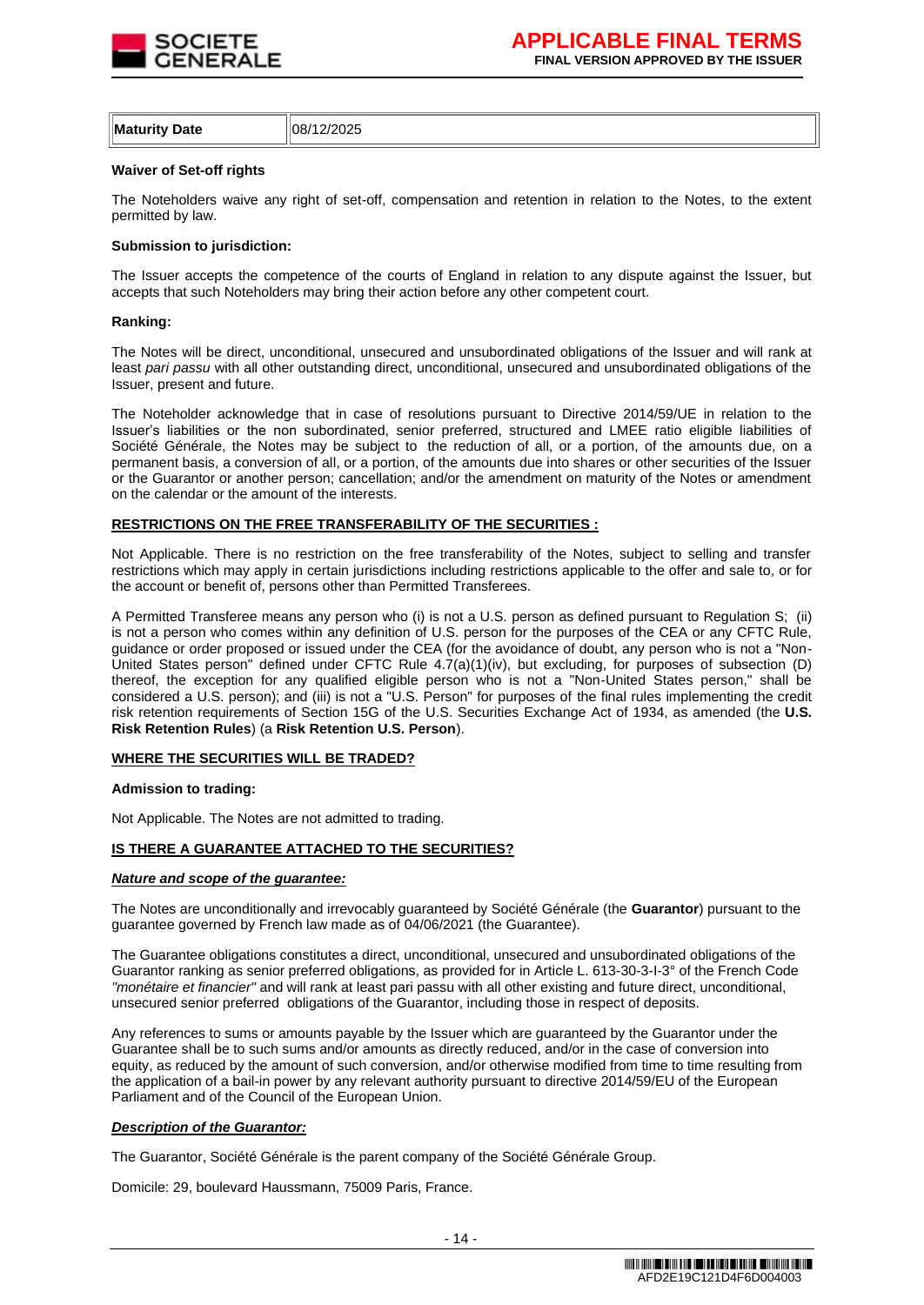

Legal form: Public limited liability company (société anonyme).

Country of incorporation: France.

*Legal entity identifier* (LEI) : O2RNE8IBXP4R0TD8PU41

The Guarantor may on a regular basis, as defined in the conditions set by the French Banking and Financial Regulation Committee, engage in all transactions other than those mentioned above, including in particular insurance brokerage.

Generally speaking, the Guarantor may carry out, on its own behalf, on behalf of third parties or jointly, all financial, commercial, industrial, agricultural, personal property or real property, directly or indirectly related to the above-mentioned activities or likely to facilitate the accomplishment of such activities.

## *Key financial information on the Guarantor:*

#### **Income statement**

| In millions of euros                                                                                                                                          | <b>First Quarter</b><br>2021<br>(unaudited) | 31.12.2020<br>(audited) | <b>First Quarter</b><br>2020<br>(unaudited) | 31.12.2019<br>(audited) |
|---------------------------------------------------------------------------------------------------------------------------------------------------------------|---------------------------------------------|-------------------------|---------------------------------------------|-------------------------|
| Net interest income (or equivalent) (Total)<br>interest income and expense)***                                                                                | N/A                                         | 10,473                  | N/A                                         | 11,185                  |
| Net fee and commission income (Total Feel)<br><i>income and expense</i> )                                                                                     | N/A                                         | 4,917                   | N/A                                         | 5,257                   |
| Net impairment loss on financial assets (Cost<br>of risk)                                                                                                     | (276)                                       | (3,306)                 | (820)                                       | (1,278)                 |
| Net trading income (Net gains and losses on<br>financial transactions)                                                                                        | N/A                                         | 2,851                   | N/A                                         | 4,460                   |
| Measure of financial performance used by the<br>issuer in the financial statements such as<br>operating profit (Gross operating income)                       | 1,497                                       | 5,399                   | 492                                         | 6,944                   |
| Net profit or loss (for consolidated financial<br>statements net profit or loss attributable to<br>equity holders of the parent) (Net income,<br>Group share) | 814                                         | (258)                   | (326)                                       | $3,248*$                |

## **Balance sheet**

| In billions of euros                                                                                       | <b>First Quarter</b><br>2021<br>(unaudited) | 31.12.2020<br>(audited) | <b>First Quarter</b><br>2020<br>(unaudited) | 31.12.2019<br>(audited) | #Value as outcome<br>from the most recent<br>supervisory review<br>and evaluation<br>process (SREP) |
|------------------------------------------------------------------------------------------------------------|---------------------------------------------|-------------------------|---------------------------------------------|-------------------------|-----------------------------------------------------------------------------------------------------|
| Total assets (Total Assets)                                                                                | 1,503.0                                     | 1,462.0                 | 1,507.7                                     | 1,356.3                 | N/A                                                                                                 |
| Senior debt (Debt securities<br>issued)                                                                    | 137.2                                       | 139.0                   | 139.6                                       | 125.2                   | N/A                                                                                                 |
| debt<br>Subordinated<br>(Subordinated debts)                                                               | 16.2                                        | 15.4                    | 15.0                                        | 14.5                    | N/A                                                                                                 |
| Loans and<br>receivables<br>tol<br>customers (Customer loans at<br>amortised cost)                         | 456.5                                       | 448.8                   | 461.8                                       | 450.2                   | N/A                                                                                                 |
| <b>Deposits</b><br>from<br>customers<br>(Customer deposits)                                                | 467.7                                       | 456.1                   | 442.6                                       | 418.6                   | N/A                                                                                                 |
| equity (Shareholders'<br>Total<br>equity, subtotal Equity, Group<br>share)                                 | 62.9                                        | 61.7                    | 62.6                                        | 63.5                    | N/A                                                                                                 |
| Non performing loans (based<br>on net carrying amount)<br>receivables)<br>and<br>Loans<br>(Doubtful loans) | 17.4                                        | 17.0                    | 16.6                                        | 16.2                    | N/A                                                                                                 |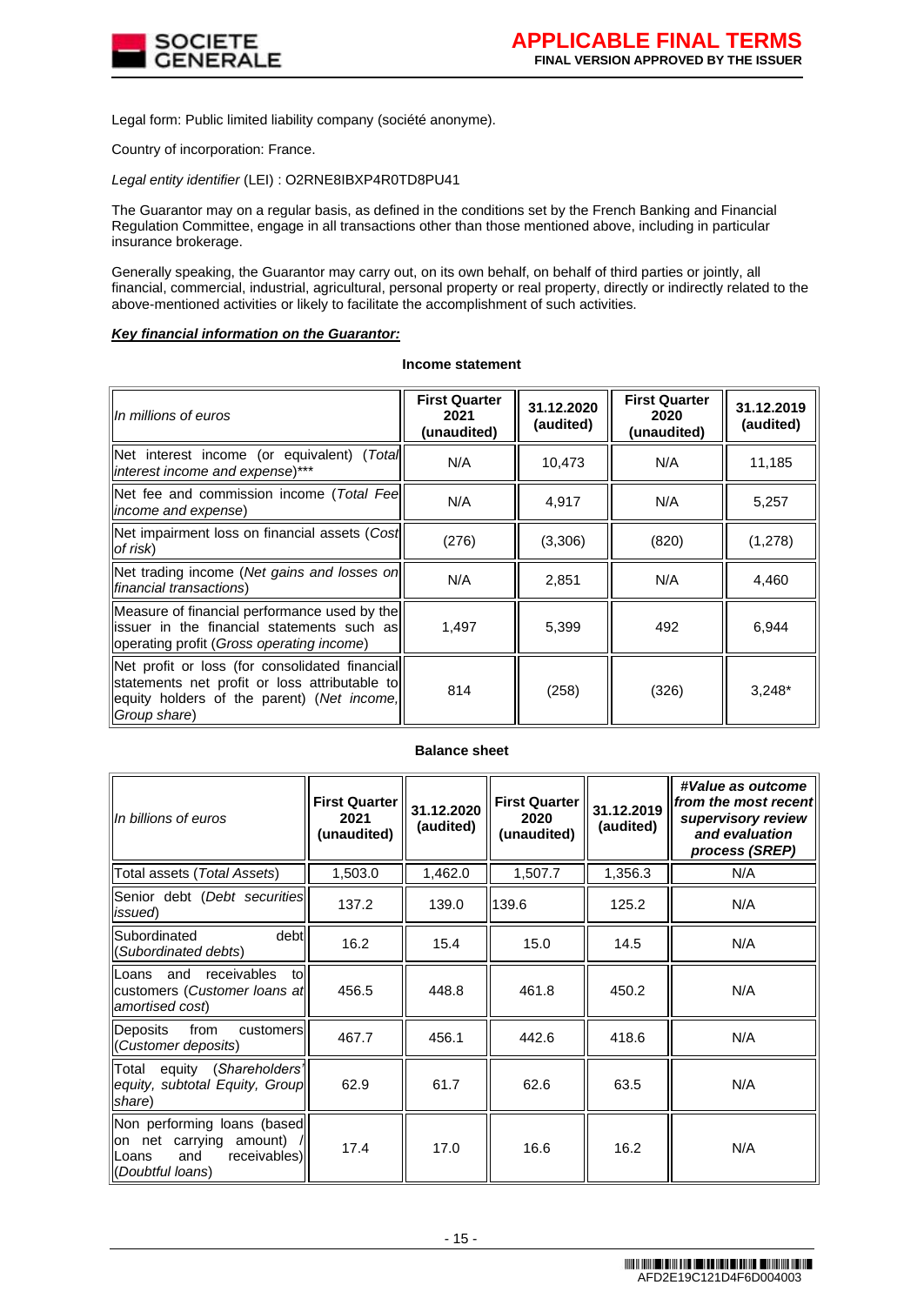

| Common Equity Tier 1 capital<br>CET1) ratio (or other relevant<br>prudential capital adequacy<br>ratop depending<br>thel<br>on on<br>llissuance) (Common Equityll<br>Tier 1 ratio) | $13.5\%(1)$ | $13.4\%(1)$ | 12.6% | 12.7% | $9.03\%$ ** |
|------------------------------------------------------------------------------------------------------------------------------------------------------------------------------------|-------------|-------------|-------|-------|-------------|
| Total<br>(Total<br>capital<br>ratio<br>capital ratio)                                                                                                                              | $19.1\%(1)$ | $19.2\%(1)$ | 18.0% | 18.3% | N/A         |
| Leverage<br>ratio<br>calculated<br>under applicable regulatory<br>llframework (Fully-loaded CRRII<br>lleverage ratio)                                                              | $4.5\%(1)$  | $4.8\%(1)$  | 4.2%  | 4.3%  | N/A         |

*\* As from January 1st 2019, in accordance with the amendment to IAS 12 "Income Tax", the tax saving related to the payment of coupons on undated subordinated and deeply subordinated notes, previously recorded in consolidated reserves, is now recognised in income on the "Income tax" line.*

*\*\* Taking into account the combined regulatory buffers, the CET1 ratio level that would trigger the Maximum Distributable Amount mechanism would be 9.03% as of 31 March 2021* 

*\*\*\* Titled in italics refer to titled used in the financial statements.*

*(1) Phased-in ratio* 

The audit report does not contain any qualification.

#### *Key risks that are specific to the guarantor :*

Due to Société Générale's role as guarantor and counterparty to the Issuer's hedging transactions, investors are essentially exposed to Société Générale's credit risk and have no recourse against the Issuer in the event of the Issuer's default.

#### **WHAT ARE THE KEY RISKS THAT ARE SPECIFIC TO THE SECURITIES?**

Any sale of the Notes prior to the scheduled maturity date will result in the loss of the full protection of the amount invested**.**

Certain exceptional circumstances may have a negative effect on the liquidity of the product. The investor may not be able to sell the product easily or may have to sell it at a price that results in a total or partial loss of the amount invested.

The market value of the Notes depends on the evolution of market parameters at the time of exit (price level of the Underlying(s), interest rates, volatility and credit spreads) and may therefore result in a risk of total or partial loss on the amount initially invested.

Events unrelated to the Underlying(s) (e.g. change in law, including tax law, force majeure, number of securities in circulation) may lead to early redemption of the Notes and thus to total or partial loss of the amount invested.

Events affecting the Underlying(s) or hedging transactions may lead to adjustments, de-indexation, substitution of the Underlying(s), and consequently to losses on the amount invested, including in the case of capital protection.

If the currency of the investor's main activities is different from that of the product, the investor is exposed to currency risk, especially in the event of exchange controls, which may reduce the amount invested.

The way the Index sponsor applies the index rules relating to the calculation, and modification of the composition of the Index and the integration of the events affecting its components may affect the value of the index and therefore the value of the Notes.

Investors are exposed to the risk of operational capacity and expertise of the Index Sponsor to ensure the calculation and maintenance of the index according to the index rules in force throughout the life of the Notes.

#### **SECTION D - KEY INFORMATION ON THE OFFER OF SECURITIES TO THE PUBLIC AND/OR ADMISSION TO TRADING ON A REGULATED MARKET**

#### **UNDER WHICH CONDITIONS AND TIMETABLE CAN I INVEST IN THIS SECURITIES ?**

## **DESCRIPTION OF THE TERMS AND CONDITIONS OF THE OFFER :**

**Non Exempted Offer Jurisdiction(s):** Hungary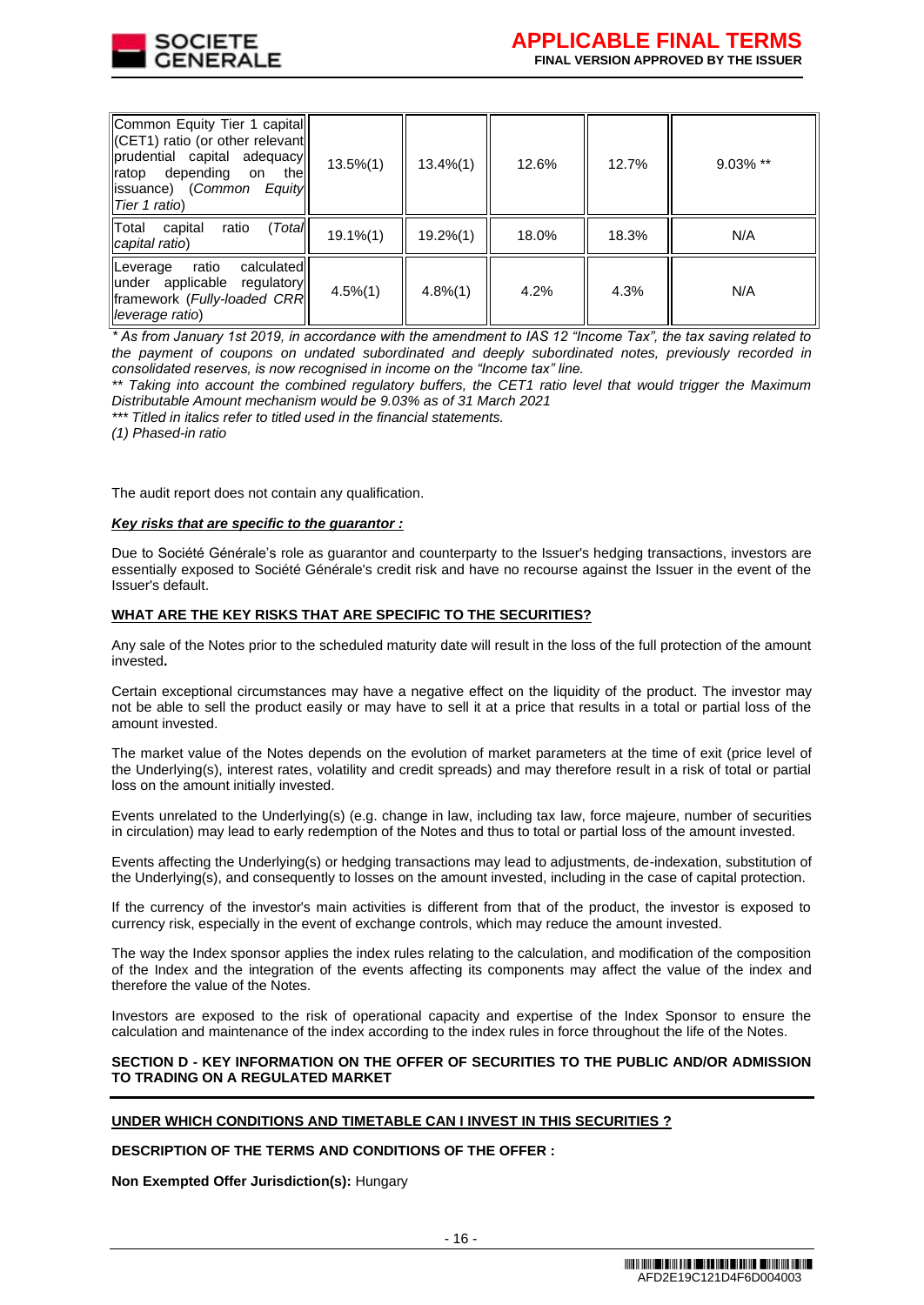

**Offer Period:** From 04/05/2022 to 31/05/2022

**Offer Price:** The Notes will be offered at the Issue Price

#### **Conditions to which the offer is subject:**

Offers of the Notes are conditional on their issue and, on any additional conditions set out in the standard terms of business of the financial intermediaries, notified to investors by such relevant financial intermediaries.

The Issuer reserves the right to close the Offer Period prior to its stated expiry for any reason, provided that the Offer Period and the Shorter than three Business Davs. Offer Period may not be shorter than three Business Days. The Issuer reserves the right to withdraw the offer and cancel the issuance of the Notes for any reason at any time on or prior to the Issue Date. For the avoidance of doubt, if any application has been made by a potential investor and the Issuer exercises such right, no potential investor shall be entitled to subscribe or otherwise acquire the Notes. The Notes are the Notes and the Notes are the Notes and the Notes are the Notes. In each case, a notice to the investors on the early termination or the withdrawal, as applicable, will be published on the website of the Issuer (http://prospectus.socgen.com).

**Issue Price:** 100% of the Aggregate Nominal Amount

#### **Estimate of total expenses related to the issuance or the offer, including estimated expenses charged to the investor by the Issuer or the offeror:**

Punctual costs (entry costs), recurrent costs and potential anticipated exit penalties may have an impact on the return the investor may obtain from his investment.

**Distribution plan:** The product is intended for retail investors and will be offered in Hungary

## **WHO IS THE OFFEROR AND/OR THE PERSON ASKING FOR THE ADMISSION TO TRADING ?**

Société Générale as Dealer

Tour Société Générale - 17 Cours Valmy

92987 Paris La Défense Cedex, France

Domicile : 29, boulevard Haussmann, 75009 Paris, France.

Legal form : Public limited liability company (*société anonyme*).

Applicable law : French law.

Country of incorporation : France

#### **WHY IS THIS PROSPECTUS BEING PRODUCED ?**

This prospectus is drawn up for the purposes of the public offer of the Notes.

**Reasons for the offer and use of proceeds :** The net proceeds from each issue of Notes will be applied for the general financing purposes of the Société Générale Group, which include making a profit.

**Estimated net proceeds :** Not Applicable

**Underwriting**: There is an underwriting agreement on a firm commitment basis with**:** Société Générale

#### **Interests of the individual and natural persons of the issuance/offer :**

Save for fees, if any, payable to the Dealer, and so far as the Issuer is aware, no person involved in the issue of the Notes has an interest material to the offer.

The Dealer and its affiliates have engaged, and may in the future engage, in investment banking and/or commercial banking transactions with, and may perform other services for, the Issuer and its affiliates in the ordinary course of business.

Société Générale will ensure the roles of provider of hedging instruments to the Issuer of the Notes and Calculation Agent of the Notes.

The possibility of conflicts of interest between the different roles of Société Générale on one hand, and between those of Société Générale in these roles and those of the Noteholders on the other hand cannot be excluded.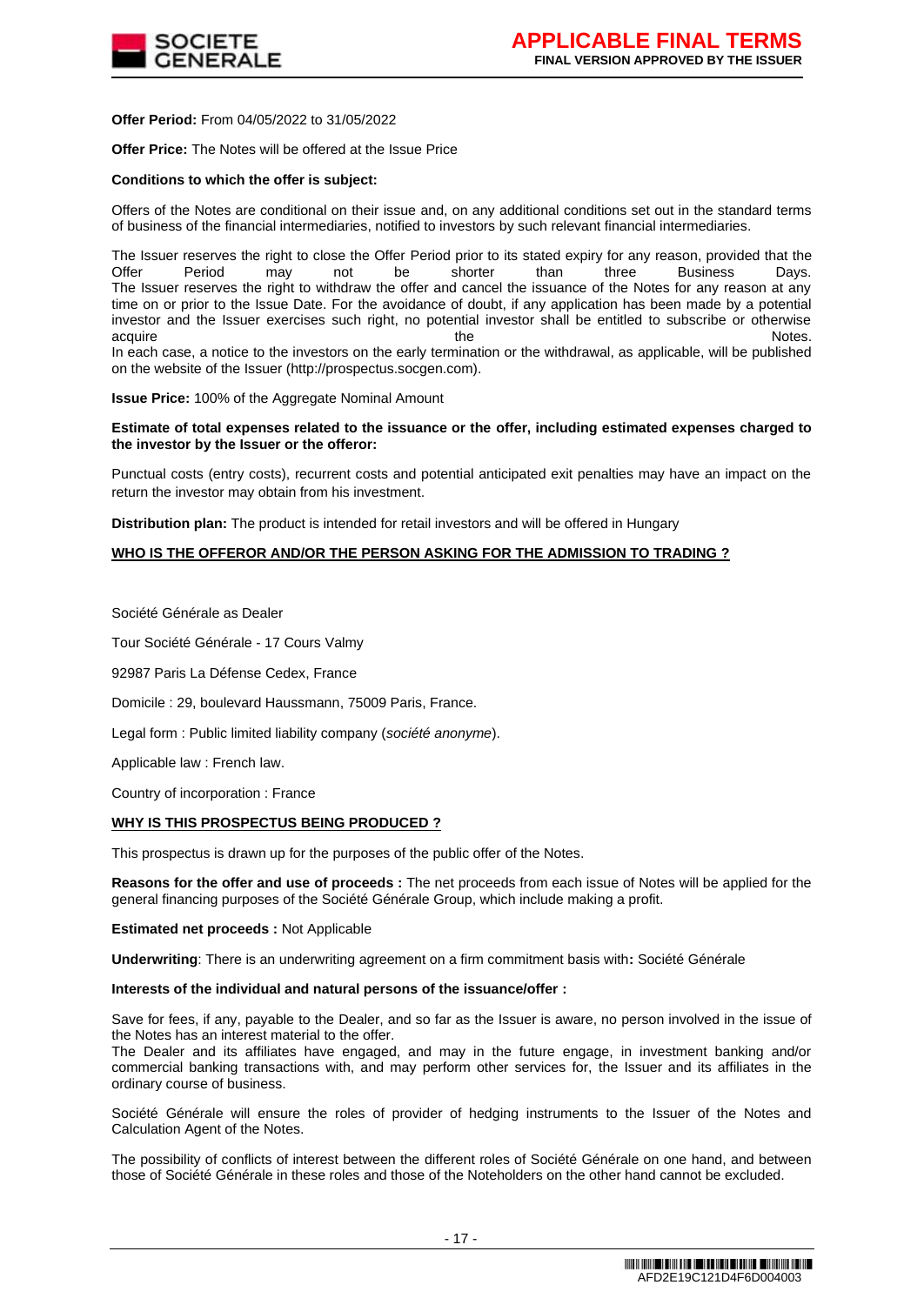

Furthermore, given the banking activities of Société Générale, conflicts may arise between the interests of Société Générale acting in these capacities (including business relationship with the issuers of the financial instruments being underlyings of the Notes or possession of non public information in relation with them) and those of the Noteholders. Finally, the activities of Société Générale on the underlying financial instrument(s), on its proprietary account or on behalf of its customers, or the establishment of hedging transactions, may also have an impact on the price of these instruments and their liquidity, and thus may be in conflict with the interests of the Noteholders.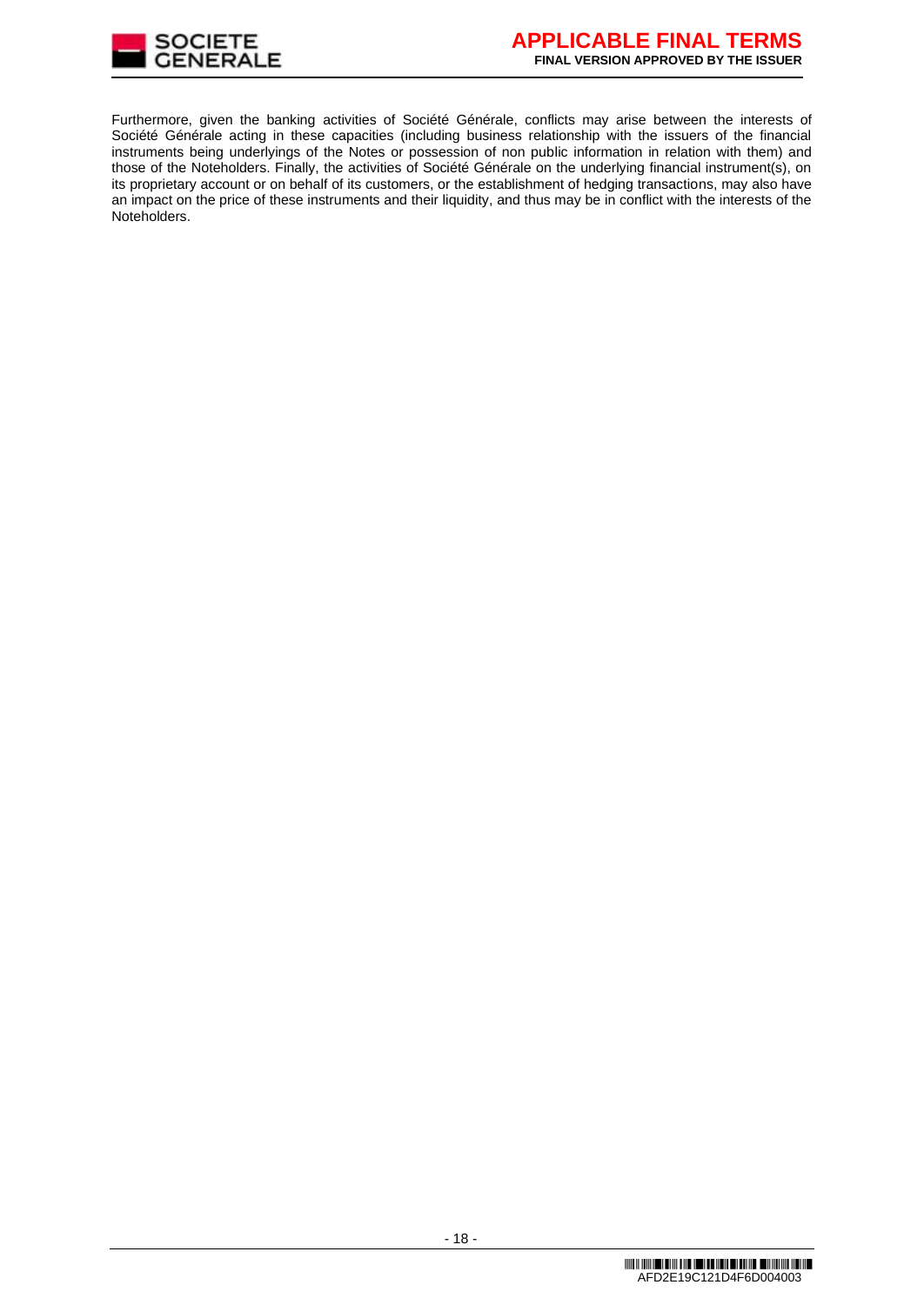

# **KIBOCSÁTÁS SPECIFIKUS ÖSSZEFOGLALÓ**

# **A RÉSZ – BEVEZETÉS ÉS FIGYELMEZTETÉSEK**

**ISIN kód**: XS2436506666

#### **Kibocsátó : SG Issuer**

Székhelye : 16, boulevard Royal, L-2449 Luxemburg

Telefonszám : + 352 27 85 44 40

*Jogalany-azonosítója* (LEI) : 549300QNMDBVTHX8H127

## **Ajánlattevő és/vagy a kereskedésre történő bevezetést kérő szervezet :**

Société Générale

Tour Société Générale - 17 Cours Valmy

92987 Párizs La Défense Cedex, Franciaország

Székhelye: 29, boulevard Haussmann, 75009 Párizs, Franciaország.

*Jogalany-azonosítója (LEI) :* O2RNE8IBXP4R0TD8PU41

#### **A tájékoztatót jóváhagyó illetékes hatóság megnevezése és kapcsolattartási adatai:**

A tájékoztatót a Commission de Surveillance du Secteur Financier ("**CSSF**") hagyta jóvá.

110, route d'Arlon L-2991, Luxemburg

Telefonszám: (352) 26 25 11

E-Mail: direction@cssf.lu

**A tájékoztató jóváhagyásának dátuma:** 2021. június 4.

#### **FIGYELMEZTETÉSEK**

Ez az összefoglaló az alaptájékoztató bevezetőjének tekintendő (az **Alaptájékoztató**).

Az értékpapírok (az **Értékpapírok**) vonatkozásában befektetői döntést csak az Alaptájékoztató egészét figyelembe véve lehet meghozni.

Amennyiben az Alaptájékoztatóban és a vonatkozó Végleges Feltételekben foglalt információkkal kapcsolatosan kereset indításra kerül sor, előfordulhat, hogy az érintett Tagállam nemzetközi jogszabályai alapján a felperesnek kell viselnie a bírósági eljárás megindítását megelőzően az Alaptájékoztató fordítási költségeit.

Kizárólag azon személyeket terheli polgári jogi felelősség, akik a jelen összefoglalót, ideértve az összefoglaló bármely fordítását is, összeállították, de csak abban az esetben, ha az összefoglaló vagy annak fordítása félrevezető, pontatlan vagy nincs összhangban az Alaptájékoztató egyéb részeivel, vagy amennyiben az összefoglaló az Alaptájékoztatóval együtt olvasva sem tartalmazza a befektetők Értékpapírokra vonatkozó befektetési döntését elősegítő kiemelt információkat.

## **Az Ön által megvásárolni tervezett termék bonyolult és nehezen érthető.**

#### **B RÉSZ – KIBOCSÁTÓRA VONATKOZÓ KIEMELT INFORMÁCIÓK**

## **KI AZ ÉRTÉKPAPÍROK KIBOCSÁTÓJA?**

**Kibocsátó : SG Issuer** (vagy a **Kibocsátó**)

Székhelye : 16, boulevard Royal, L-2449 Luxemburg

Jogi formája: Nyilvánosan működő részvénytársaság (*société anonyme*).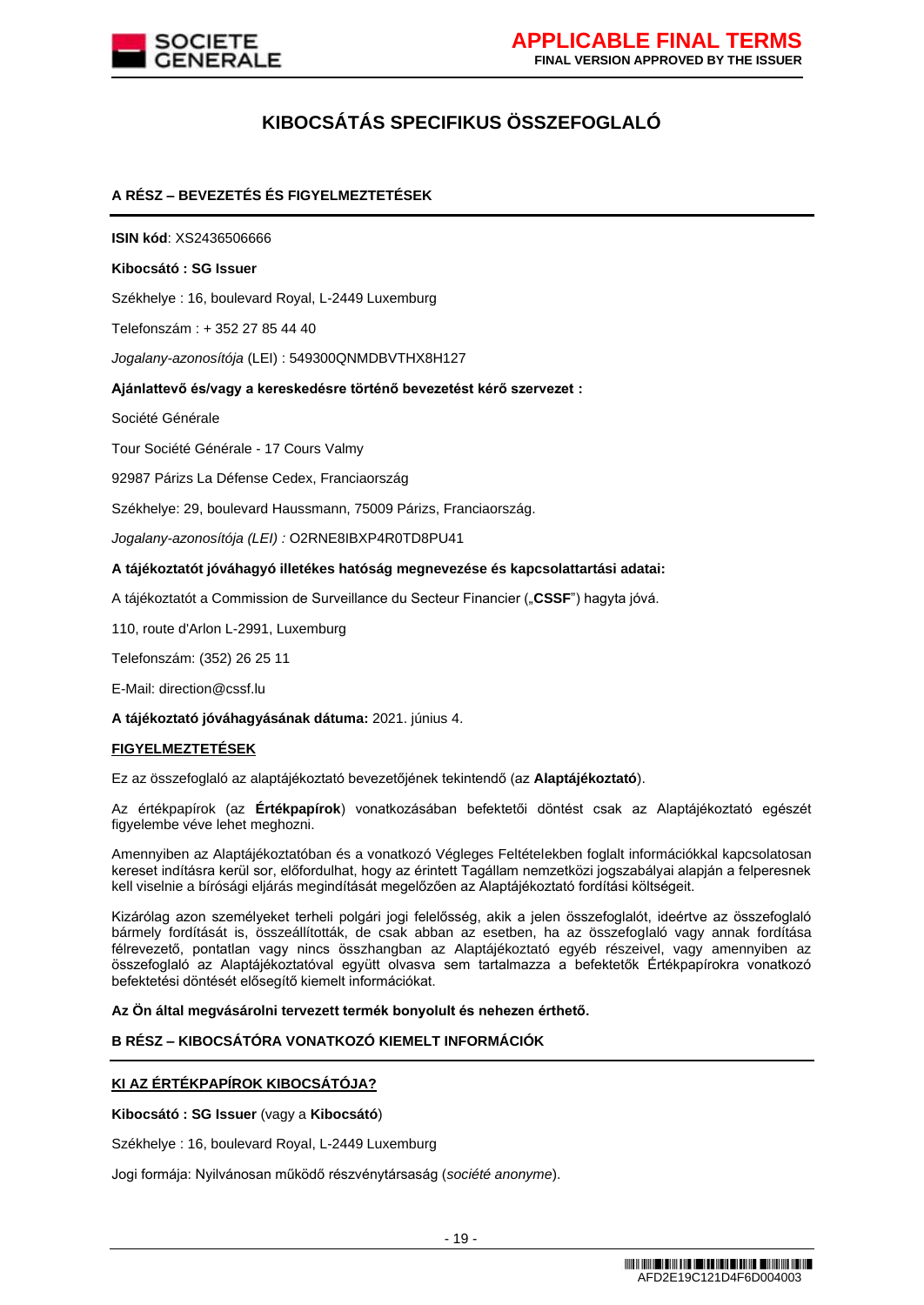

*Jogalany-azonosítója* (LEI) : 549300QNMDBVTHX8H127

A Kibocsátó működésére irányadó jog: luxemburgi jog.

Ország, amelyben bejegyezték: Luxemburg.

## **Törvény szerinti könyvvizsgálók : Ernst & Young S.A.**

Az SG Issuer fő tevékenysége a finanszírozásnak olyan warrantok és hitelviszonyt megtestesítő értékpapírok kibocsátása útján történő megteremtése, amely értékpapírok a Société Générale társult forgalmazóin keresztül kerülnek intézményi vagy lakossági ügyfelek számára forgalomba hozatalra. A fenti hitelviszonyt megtestesítő értékpapírok kibocsátása útján befolyt bevétel a Société Générale, valamint a Csoport többi tagja felé kerül kihitelezésre.

Az SG Issuer részvények 99,8 %-a a Société Générale Luxembourg SA 100%-os tulajdonában áll és a részvények 0,2 %-a a Société General tulajdonában áll. Az SG Issuer teljesen konszolidált leányvállalat.

A Kibocsátót, alapszabályának megfelelően, az Igazgatóság irányítja Felügyelőbizottsági Tanács felügyelete mellett. Az Igazgatóság tagjai név szerint: Laurent Weil, Thierry Bodson, Pascal Jacob, Yves Cacclin, Alexandre Galliche, Estelle Stephan Jaspard és Christian Rousson (külön-külön az Igazgató, együtt az Igazgatóság).

Laurent Weil, Thierry Bodson, Pascal Jacob, Yves Cacclin, Alexandre Galliche, Estelle Stephan Jaspard és Christian Rousson teljes idejükben a Société Générale csoporton belül végzik tevékenységüket.

## **MELYEK A KIBOCSÁTÓRA VONATKOZÓ KIEMELT PÉNZÜGYI INFORMÁCIÓK?**

#### **Eredménykimutatás**

| ∥(millió euróban)           | 2019. december 31.    2020. december 31. |            |
|-----------------------------|------------------------------------------|------------|
|                             | (auditált)                               | (auditált) |
| Működési nyereség/veszteség | 1210                                     | 274        |

**Mérleg**

| (millió euróban)                                                                                                    | 2019. december 31. | 2020. december 31. |  |
|---------------------------------------------------------------------------------------------------------------------|--------------------|--------------------|--|
|                                                                                                                     | (auditált)         | (auditált)         |  |
| Nettó pénzügyi kötelezettség (hosszú lejáratú<br>kötelezettség + rövid lejáratú kötelezettség -<br>∣pénzeszközök) * | $-17975$           | 3707               |  |
| Forgóeszköz-fedezeti mutató (forgóeszközök/rövid<br>lejáratú kötelezettségek)                                       | N/A                | N/A                |  |
| Kötelezettségek-sajáttőke arány (összes<br>kötelezettség/teljes saját tőke)                                         | N/A                | N/A                |  |
| Kamatfedezeti mutató (működési bevétel/kamatráfordítás)                                                             | N/A                | N/A                |  |

\*a Nettó pénzügyi kötelezettség az alábbi tényezők alapján került kiszámításra:

| Nettó pénzügyi kötelezettség                                 | 2019/12/31  2020/12/31 |         |
|--------------------------------------------------------------|------------------------|---------|
| Részvényre Átváltható Kötvény (1)                            | 48 000                 | 48 000  |
| Pénzeszközök és pénzeszközökkel egyenértékű<br>∥eszközök (2) | $-65975$               | -44 293 |
| ∥Összesen                                                    | -17 975                | 3707    |

(1) amortizált értéken meghatározott pénzügyi kötelezettségként került besorolásra, lásd a 2020. évi pénzügyi kimutatás és a 2020. évi közbenső pénzügyi kimutatás kivonatának 4.3. megjegyzését

(2) Mérlegben került besorolásra.

**Cash flow kimutatás**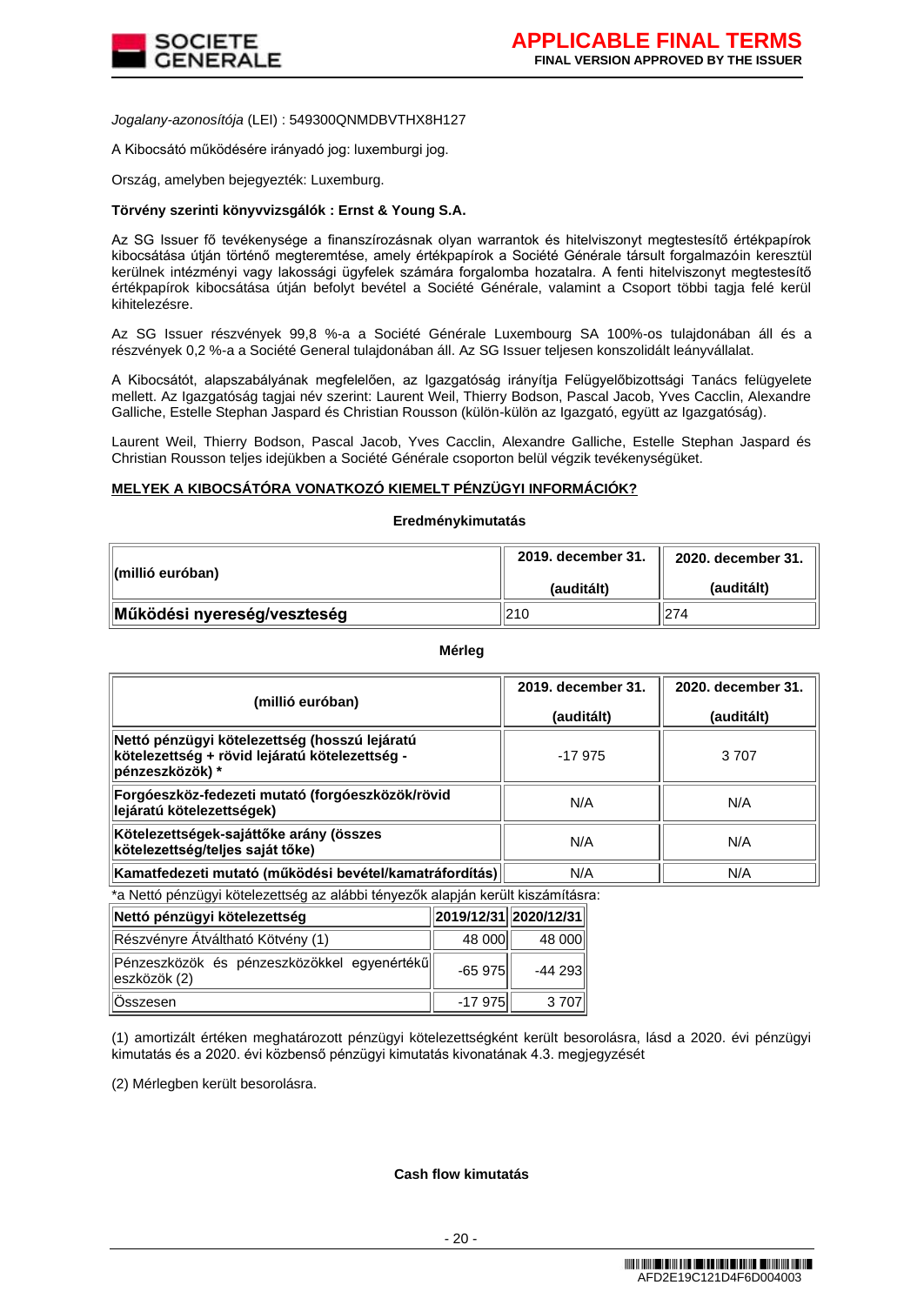

| (millió euróban)                                      | 2019. december 31. | 2020. december 31. |  |
|-------------------------------------------------------|--------------------|--------------------|--|
|                                                       | (auditált)         | (auditált)         |  |
| Működési tevékenységekből származó nettó cash flow    | 44 845             | 13446              |  |
| Pénzügyi tevékenységekből származó nettó cash flow    | (58454)            | (35 129)           |  |
| Befektetési tevékenységekből származó nettó cash flow |                    |                    |  |

# **MELYEK A KIBOCSÁTÓRA VONATKOZÓ KIEMELT KOCKÁZATI TÉNYEZŐK?**

A Kibocsátó általi szerződésszegés vagy annak csődje esetén a befektető csak a Société Générale ellen léphet fel és fennáll annak kockázata, hogy elveszítheti befektetésének egy részét vagy egészét, vagy hogy befektetése – abban az esetben, ha a Kibocsátó értékpapírjai vagy a Société Générale strukturált értékpapírjai tekintetében garancia vagy kompenzáció nélküli hitelezői feltőkésítésre (ún. *bail-in*) kerül sor– értékpapírokba (részvény vagy hitelviszonyt megtestesítő értékpapírokba) kerül átváltásra vagy a lejárat időpontja elhalasztásra kerül.

## **C RÉSZ – ÉRTÉKPAPÍROKRA VONATKOZÓ KIEMELT INFORMÁCIÓK**

## **MELYEK AZ ÉRTÉKPAPÍROK FŐBB JELLEMZŐI?**

**ISIN Kód:** XS2436506666 **Kibocsátott értékpapírok száma:** 3000

| <b>Termék devizaneme lamerikai dollár</b>                     |                        |           | Elszámolás<br><b>Devizaneme</b> | lamerikai dollár                                             |  |           |
|---------------------------------------------------------------|------------------------|-----------|---------------------------------|--------------------------------------------------------------|--|-----------|
| Tőzsdei Bevezetés                                             | <b>INincs</b>          |           | Névérték                        | 1.000 amerikai dollár / értékpapír                           |  |           |
| <b>Minimális</b><br>Befektetési összeg                        | 11.000 amerikai dollár |           | ∣Kibocsátási Ár                 | 100% (Névértékre vetítve)                                    |  |           |
| Lejárat Napja                                                 | 2025/12/08             |           | Legkisebb<br>Visszatérítés      | 100%<br>Kizárólag<br>lejáratkor<br>a<br>(Névértékre vetítve) |  |           |
| Ügyletkötési<br>(Strike) Szint                                | 100%                   |           | Részesedés                      | 100%                                                         |  |           |
| Referencia Mögöttes Eszköz                                    |                        | Azonosító |                                 | Index Szponzor                                               |  | Devizanem |
| Solactive Just Transition Select  DE000SL0A8S8<br>Index AR 5% |                        |           |                                 | Solactive AG                                                 |  | EUR       |

Ez a termék egy angol jog alatt kibocsátott, nem biztosított hitelviszonyt megtestesítő pénzügyi eszköz.

Ez a termék egy határozott idejű befektetés, amely olyan módon került kialakításra, hogy lejáratkor a Referencia Mögöttes Eszköz teljesítményéhez kötött kifizetést biztosítson. A termék kizárólag lejáratkor biztosít teljes tőkevédelmet.

Végső Visszaváltás

A Lejárati Napon Ön a végső visszaváltási összegnek megfelelő összegben fog részesülni.

- Amennyiben a Mögöttes Eszköz Végső Értéke eléri vagy meghaladja a Kezdeti Értéket (100%), Ön a Névérték 100%-ának és a Mögöttes Eszköz teljesítményének megfelelő összegben fog részesülni.

- Egyéb esetben Ön a Névérték 100%-ának megfelelő összegben fog részesülni.

További Információk:

- A Mögöttes Eszköz értéke megegyezik a Mögöttes Eszköznek a Kezdeti Érték százalékában kifejezett értékével.

- A Mögöttes Eszköz Kezdeti Értéke megegyezik a Mögöttes Eszköz Kezdeti Értékének a Kezdeti Megfigyelési Napon megfigyelt értékével.

- A Végső Érték megegyezik a Mögöttes Eszköznek a Végső Megfigyelési Napon megfigyelt értékével.

- A Mögöttes Eszköz teljesítménye egyenlő a Mögöttes Eszköz Végső Értéke és a 100% különbözetével. A teljesítmény a Névértékkel kerül megszorzásra.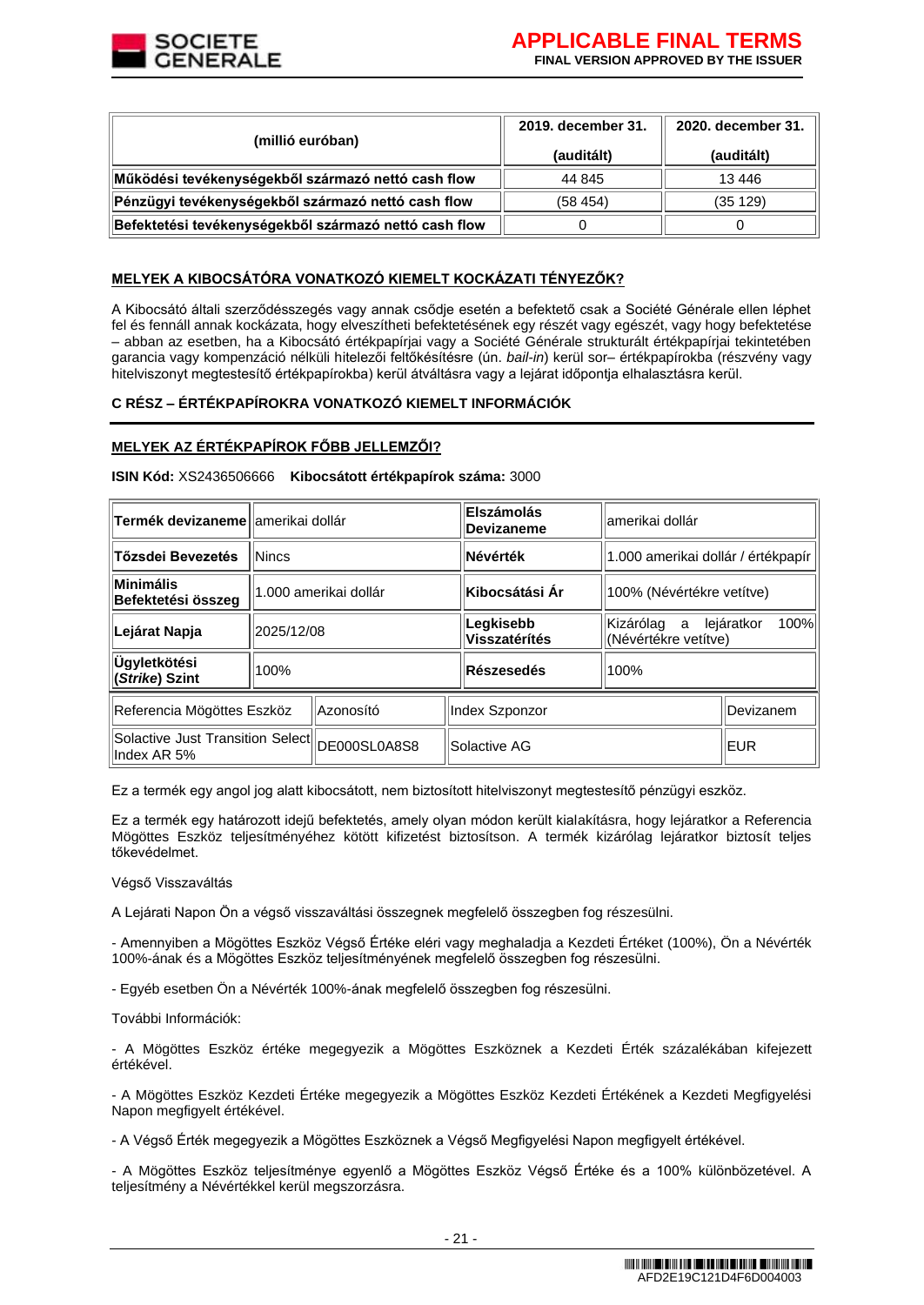

- Rendkívüli események a termék feltételeinek módosulását, illetve a termék lejárat előtti visszaváltását idézhetik elő, és az Ön befektetését érintő veszteségeket eredményezhetnek.

- A terméknek a forgalomba hozatali időszak során történő nyilvános forgalomba hozatalára az alábbi ország(ok)ban kerül sor: Magyarország

| Kibocsátás Napja          | 2022. június 8.     |
|---------------------------|---------------------|
| ∥Kezdeti Megfigyelési Nap | 2022. június 1.     |
| ∥Végső Megfigyelési Napok | ll2025. december 1. |
| ∥Lejárati Nap             | ll2025. december 8. |

#### **Beszámítási jogról való lemondás**

Az Értékpapírtulajdonosok a jogszabály által megengedett mértékben lemondanak az Értékpapírokhoz fűződő beszámítási, kompenzációs és megtartási jogaikról.

#### **Joghatósági Alávetés:**

A Kibocsátó elfogadja, hogy a vele szemben kezdeményezett bármely peres vita az angol bíróságok joghatósága alá tartozik, azzal hogy a peres vitát kezdeményező Értékpapírtulajdonosok bármely más illetékes bírósághoz is fordulhatnak.

#### **Ranghely:**

Az Értékpapírok a Kibocsátó közvetlen, nem biztosított és nem alárendelt kötelezettségeit képezik és a Kibocsátó más egyéb meglévő vagy jövőbeli közvetlen, feltételhez nem kötött, nem biztosított és nem alárendelt kötelezettségeivel szemben legalább azonos ranghelyen (ún. *pari passu*) rangsoroltak.

Az Értékpapírtulajdonos tudomásul veszi, hogy a 2014/59 számú EU irányelv alapján a Kibocsátó kötelezettségeit vagy a Société Générale nem alárendelt, elsőbbséget élvező, strukturált és LMEE mutató kötelezettségeit érintő szanálás esetén az Értékpapírok után esedékes kifizetések állandó jelleggel, részben vagy egészben csökkentésre, vagy részben vagy egészben részvényekbe, vagy a Kibocsátó vagy a Garanciavállaló vagy más személy egyéb értékpapírjaiba történő átváltásra kerülhetnek; és/vagy az Értékpapírok lejárati napja, az egyes naptári napok vagy a kamatok összege módosulhat.

## **AZ ÉRTÉKPAPÍROK SZABADON TÖRTÉNŐ ÁTRUHÁZÁSÁRA VONATKOZÓ KORLÁTOZÁSOK:**

Nem alkalmazandó. Az Értékpapírok átruházása nem korlátozott, attól eltekintve, hogy az Értékpapírok vonatkozásában bizonyos országokban értékesítési és átruházási korlátozások alkalmazására kerülhet sor, ideértve az Engedélyezett Kedvezményezetten kívüli más személy számára történő a forgalomba hozatalra és eladásra vonatkozó korlátozásokat.

Az Engedélyezett Kedvezményezett az a személy, aki (i) az S Rendelet szerint nem minősül egyesült államokbeli személynek; (ii) nem tartozik a CEA hatálya alatt javasolt vagy meghozott CFTC Szabály, iránymutatás vagy végzés szerinti egyesült államokbeli személyek közé (a félreértések elkerülése végett egyesült államokbeli személynek minősül minden olyan személy aki nem a CFTC Szabály 4.7(a)(1)(iv) bekezdése szerinti "Nem Egyesült Államokbeli Személynek" tekintendő, ide nem értve annak D albekezdése szerinti olyan minősített jogosult személyt aki "Nem Egyesült Államokbeli Személynek" minősül); és (iii) az 1934. évi Egyesült Államok Értékpapír Kereskedelmi Törvényének 15G bekezdése szerinti hitelkockázat vállalására vonatkozó követelmények végrehajtására alkalmazandó végleges szabályok értelmében nem minősül "Egyesült Államokbeli Személynek" (az **Egyesült Államok Kockázatmegtartási Szabályai**) (az **Egyesült Államokbeli Kockázatmegtartó Személy**).

## **HOL KERÜL SOR AZ ÉRTÉKPAPÍROK KERESKEDÉSÉRE?**

## **Kereskedésre történő bevezetés:**

Nem alkalmazandó. Az Értékpapírok kereskedési helyszínre történő bevezetésére nem kerül sor.

#### **MILYEN GARANCIÁT TARTALMAZNAK AZ ÉRTÉKPAPÍROK?**

#### *A garancia jellege és hatálya:*

A francia jogszabályoknak megfelelően 2021. június 4-étől a Société Générale (a **Garanciavállaló**) feltétel nélküli és visszavonhatatlan garanciát vállalt az Értékpapírokra (a **Garancia**).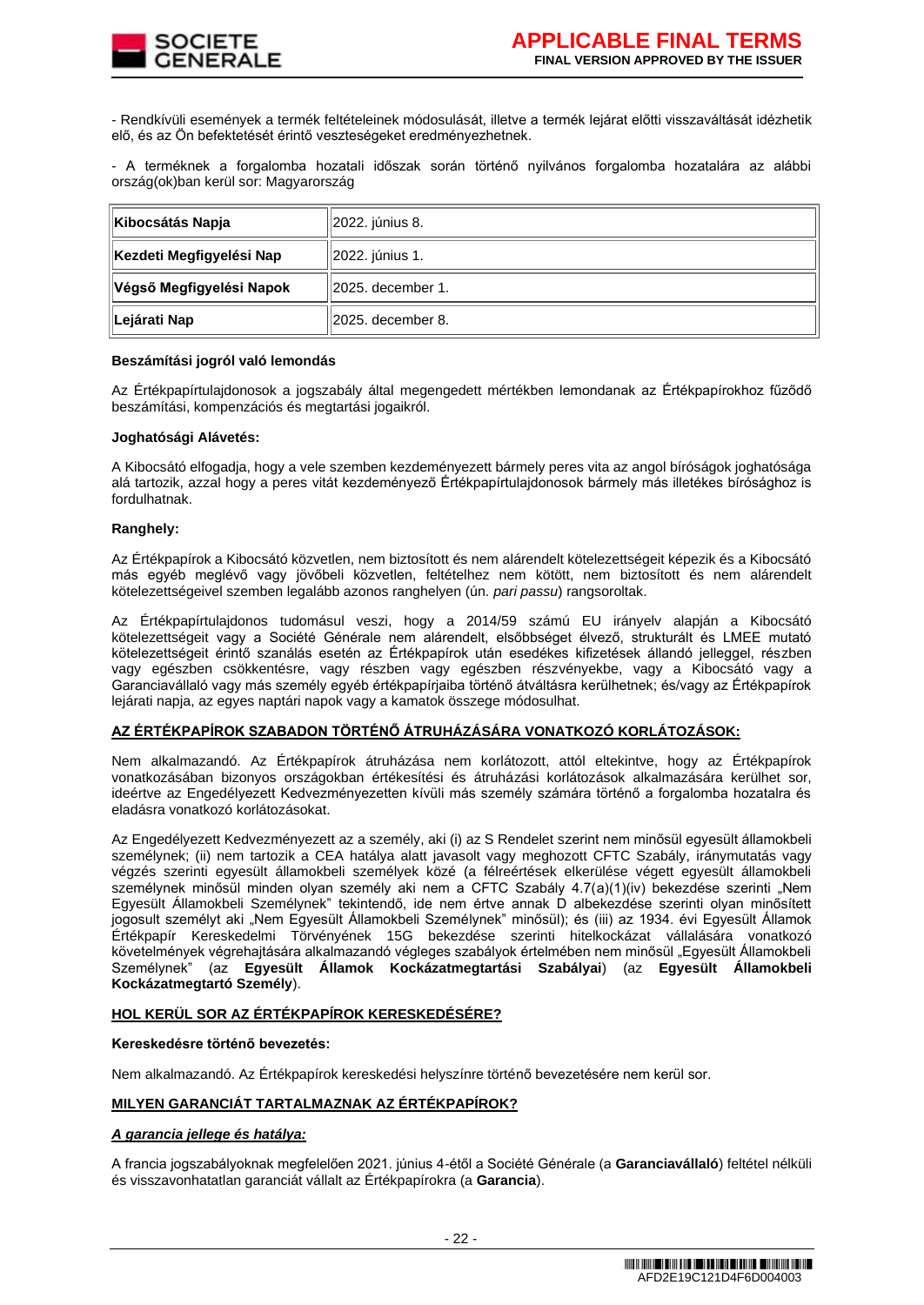A Garancia-kötelezettségek a Garanciavállaló közvetlen, feltételhez nem kötött, nem biztosított és nem alárendelt kötelezettségeit képezik, amelyek a francia "*monétaire et financier*" törvénykönyv L. 613-30-3-I-3 bekezdésének megfelelően elsőbbségi (szenior) ranghelyen állnak és a Garanciavállaló más egyéb meglévő vagy jövőbeli közvetlen, feltételhez nem kötött, nem biztosított elsőbbségi (szenior) kötelezettségeivel szemben, ideértve a betéteket is, legalább azonos ranghelyen (*pari passu*) rangsoroltak.

A Kibocsátó által fizetendő és a Garancia keretein belül a Garanciavállaló által garantált kifizetésekre vagy összegekre történő bármilyen hivatkozás a közvetlen módon csökkentett és/vagy tőkévé történő átalakítás során az átváltás összegével csökkentett és/vagy bármely egyéb módon, az Európai Parlament és az Európai Unió Tanácsa 2014/59 számú irányelve szerint bármely illetékes hatóság által gyakorolt feltőkésítés alkalmazásából eredően módosult kifizetésekre és/vagy összegekre való utalást jelenti.

## *A Garanciavállaló bemutatása:*

A Garanciavállaló a Société Générale, amely the Société Générale Csoport anyavállalata.

Székhelye: 29, boulevard Haussmann, 75009 Párizs, Franciaország.

Jogi formája: Nyilvánosan működő részvénytársaság (ún. *société anonyme*).

Ország, amelyben bejegyezték: Franciaország.

## *Jogalany-azonosítója* (LEI) : O2RNE8IBXP4R0TD8PU41

A Garanciavállaló a Francia Banki és Pénzügyi Szabályozási Tanács által meghatározott feltételeknek megfelelően rendszeresen részt vehet a fentiektől eltérő bármilyen ügyletben, ideértve különösen a biztosítási közvetítői tevékenységet.

Általánosságban elmondható, hogy a Garanciavállaló saját nevében, harmadik személy nevében vagy azzal együttműködve végezhet bármilyen olyan pénzügyi, kereskedelmi, ipari, mezőgazdasági, ingósággal vagy ingatlannal kapcsolatos tevékenységet, amely közvetve vagy közvetlenül kapcsolódok a fent említett tevékenységekhez, vagy vélhetően elősegíti az ilyen tevékenységek végzését.

## *A Garanciavállalóra vonatkozó kiemelt pénzügyi információ:*

| Millió euró                                                                                                                                                                                                   | 2021 Elsől<br>Negyedév<br>(nem<br>auditált) | 12.<br>2020<br>31.<br>(auditált) | Elsől<br>2020<br>Negyedév<br>(nem<br>auditált) | 2019.12.31.<br>(auditált) |
|---------------------------------------------------------------------------------------------------------------------------------------------------------------------------------------------------------------|---------------------------------------------|----------------------------------|------------------------------------------------|---------------------------|
| Nettó kamatbevétel (vagy ezzel egyenértékű)<br>(Kamatbevétel és költség összesen)***                                                                                                                          | N/A                                         | 10.473                           | N/A                                            | 11.185                    |
| Nettó díj- és jutalékbevétel (Díjbevétel és költség<br>összesen)                                                                                                                                              | N/A                                         | 4.917                            | N/A                                            | 5.257                     |
| Befektetett pénzügyi eszközök nettó értékvesztése<br>(Kockázati költség)                                                                                                                                      | (276)                                       | (3.306)                          | (820)                                          | (1.278)                   |
| Nettó kereskedési bevétel (Pénzügyi tranzakciók nettó<br>nyeresége és vesztesége)                                                                                                                             | N/A                                         | 2.851                            | N/A                                            | 4.460                     |
| A kibocsátó pénzügyi kimutatásaiban, mint működési<br>nyereségként megjelölt pénzügyi teljesítmény (Bruttó<br>működési bevétel)                                                                               | 1.497                                       | 5.399                            | 492                                            | 6.944                     |
| Nettó nyereség vagy veszteség (konszolidált pénzügyi<br>kimutatásokban szereplő, az anyavállalat részvényesei<br>részére rendelkezésére álló nettó nyereség vagy<br>veszteség) (Nettó bevétel, Csoportszintű) | 814                                         | (258)                            | (326)                                          | $3.248^*$                 |

## **Eredménykimutatás**

#### **Mérleg**

| Milliárd euró | 2021<br>Negyedév<br>∣(nem | Első 2020 12.31.<br>(auditált) | 2020 Első<br><b>Negvedév</b><br>(nem | 2019.12.31.<br><b>(auditált)</b> | #A legutóbbi felügyeleti<br>felülvizsgálat és<br>értékelés (SREP) |
|---------------|---------------------------|--------------------------------|--------------------------------------|----------------------------------|-------------------------------------------------------------------|
|               |                           |                                |                                      |                                  |                                                                   |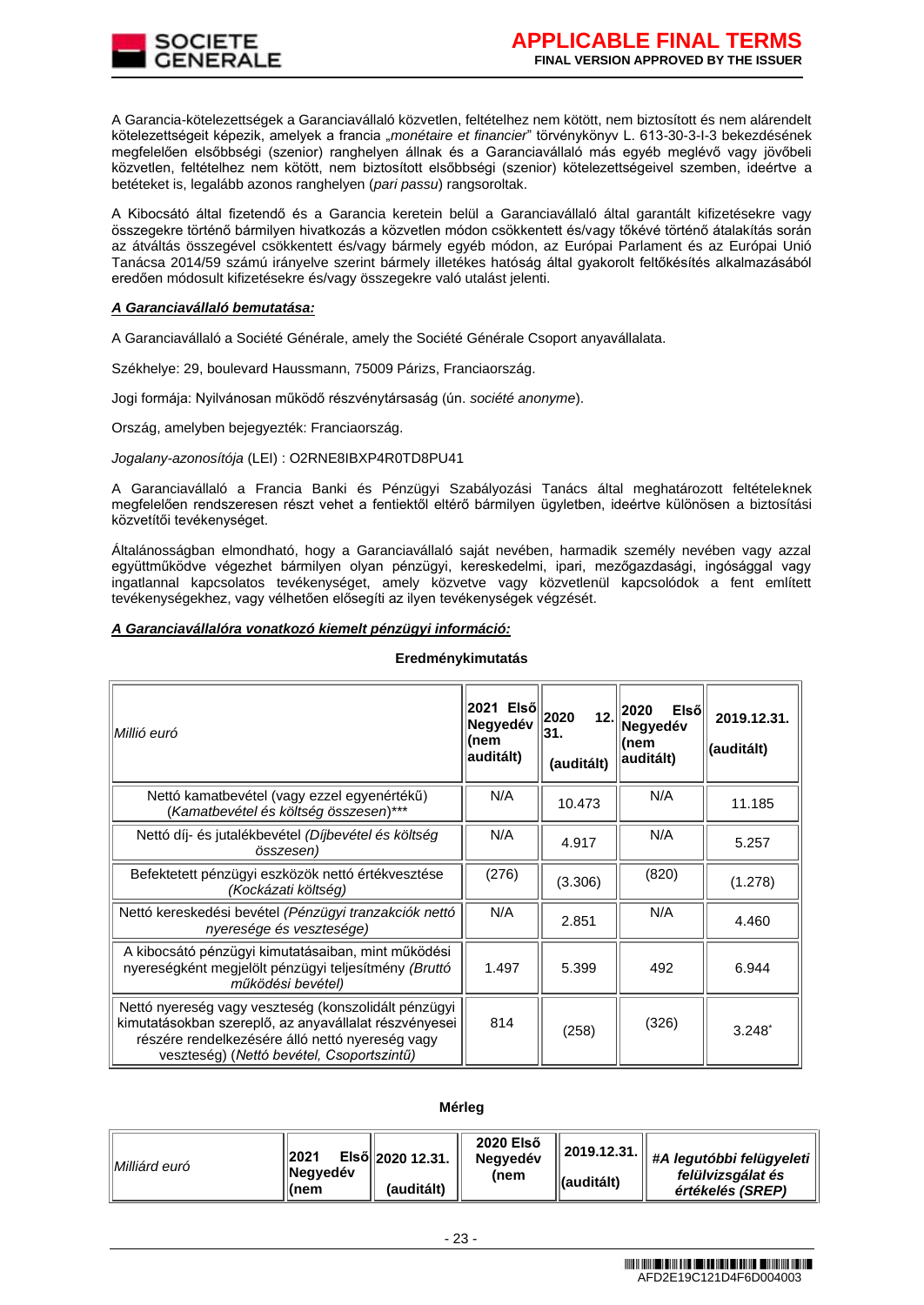

|                                                                                                                                                                                                       | auditált)     |          | auditált) |         | eredményeként kapott<br>érték |
|-------------------------------------------------------------------------------------------------------------------------------------------------------------------------------------------------------|---------------|----------|-----------|---------|-------------------------------|
| Összes eszköz (Összes<br>Eszköz)                                                                                                                                                                      | 1.503,0       | 1.462,0  | 1.507,7   | 1.356,3 | N/A                           |
| Szenior kötelezettség<br>(Kibocsátott<br>kötelezettséget<br>megtestesítő értékpapírok)                                                                                                                | 137,2         | 139,0    | 139,6     | 125,2   | N/A                           |
| Alárendelt kötelezettségek<br>(Alárendelt<br>kötelezettségek)                                                                                                                                         | 16,2          | 15,4     | 15,0      | 14,5    | N/A                           |
| Ügyfelekkel szemben<br>fennálló hitelek és<br>követelések (Amortizált<br>költségként elszámolt<br>ügyfélhitelek)                                                                                      | 456,5         | 448,8    | 461,8     | 450,2   | N/A                           |
| Ügyfelektől származó<br>betétek (Ügyfélbetétek)                                                                                                                                                       | 467,7         | 456,1    | 442,6     | 418,6   | N/A                           |
| Saját tőke összesen<br>(Részvényesi tőke,<br>Összesített tőke,<br>Csoportszintű)                                                                                                                      | 62,9          | 61,7     | 62,6      | 63,5    | N/A                           |
| Nem teljesítő hitelek (nettó<br>továbbvitt összeg alapján)<br>/ Hitelek és követelések<br>(Kétséges hitelek)                                                                                          | 17,4          | 17,0     | 16,6      | 16,2    | N/A                           |
| Elsődleges alapvető tőke<br>(CET1) megfelelési mutató<br>(vagy a kibocsátástól<br>függő egyéb releváns<br>prudenciális<br>tőkemegfelelési mutató)<br>(Elsődleges alapvető tőke<br>megfelelési mutató) | 13,5%(1)      | 13,4%(1) | 12,6%     | 12,7%   | 9,03% **                      |
| Teljes tőkemegfelelési<br>mutató (Teljes<br>tőkemegfelelési mutató)                                                                                                                                   | $19,1%$ $(1)$ | 19,2%(1) | 18,0%     | 18,3%   | N/A                           |
| Tőkeáttételi<br>mutató<br> az <br>alkalmazandó<br>szabályozási keret alapján<br>számítva<br>(Teljesen<br>feltöltött CRR tőkeáttételi<br>mutató)                                                       | $4,5%$ $(1)$  | 4,8%(1)  | 4,2%      | 4,3%    | N/A                           |

*\* 2019. január 1-jétől az IAS 12 "Jövedelemadó" módosításának megfelelően, a korábban konszolidált adótartalékként nyilvántartott dátum nélküli alárendelt és mélyen alárendelt értékpapírok kamatszelvényeinek kifizetésével kapcsolatos adómegtakarítások most a Jövedelemadó sorban bevételként kerültek feltüntetésre.* 

*\*\*Figyelembe véve a kombinált szabályozási puffereket, a Maximum Elosztható Összeg mechanizmusát kiváltó CET1 megfelelési mutató szintje 2021. március 31-jétől 9,03%.*

*\*\*\*A dőlt betűvel jelzett megnevezések a pénzügyi kimutatásokban használt kifejezések.*

*(1) Szakaszosan bevezetett mutató.*

Az audit jelentés nem tartalmaz kvalifikációt.

## *A Garanciavállalót érintő sajátos kiemelt kockázati tényezők:*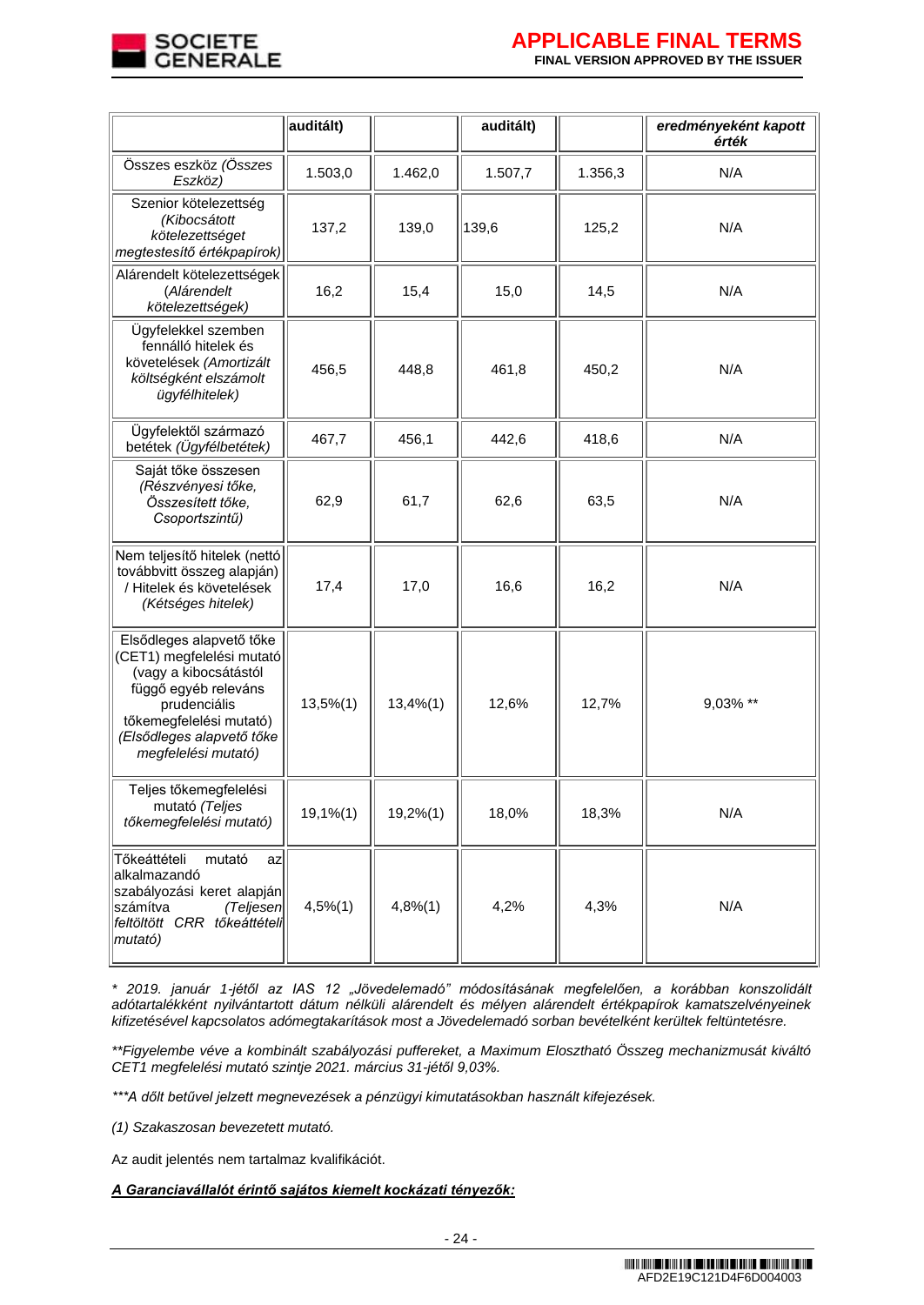

Tekintettel arra, hogy a Société Générale, mint a Kibocsátó fedezeti ügyleteinek garanciavállalója és üzleti partnere, ezért a befektetők alapvetően ki vannak téve a Société Générale hitelkockázatának és a Kibocsátó szerződésszegése esetén nem kezdeményezhetnek érdekérvényesítést a Kibocsátóval szemben.

## **MELYEK AZ ÉRTÉKPAPÍROKRA JELLEMZŐ SAJÁTOS KIEMELT KOCKÁZATI TÉNYEZŐK?**

A befektető viseli az Értékpapíroknak a lejárati napon - vagy ezen időpont előtt, amennyiben az Értékpapírokat a befektető lejárat előtt eladja - történő visszaváltásakor realizált értéke által a kezdeti befektetett összegének részben vagy teljes egészben történő elvesztésének kockázatát.

Bizonyos kivételes körülmények negatív hatással lehetnek a termék likviditására. Előfordulhat, hogy a befektető nem lesz képes a terméket könnyen eladni vagy olyan áron kell azt eladnia, amely a befektetett összeg részben vagy teljes egészben történő elvesztését eredményezheti.

Az Értékpapírok piaci értékét befolyásolja a kilépés időpontjában érvényes piaci paraméterek fejlődése (a Mögöttes Eszköz(ök) árszintje, a kamatlábak, a volatilitás, és a hitelezési marzsok), és adott esetben ennek következtében a kezdeti befektetési érték teljes vagy részleges elvesztésére is sor kerülhet.

A Mögöttes Eszköz(ök)höz nem köthető események (például jogszabályi változások, ideértve az adójogi változásokat is, vis maior esemény, forgalomban lévő értékpapírok száma) bekövetkezte esetén az Értékpapírok lejárat előtti visszaváltására kerülhet sor, amely a befektetett összeg részben vagy teljes egészben történő elvesztését eredményezheti.

Mögöttes Eszköz(ök)et vagy fedezeti ügyleteket befolyásoló események, ideértve a fedezeti intézkedéseket is, kiigazításokhoz, de-indexáláshoz, a Mögöttes Eszköz(ök) helyettesítéséhez és mindezek következményeként a befektetett összeget érintő veszteségekhez vezethetnek akár tőkevédelem esetén is.

Amennyiben a befektető által végzett főbb tevékenységek devizaneme eltér a termék devizanemétől, akkor a befektető, különösen árfolyam-ellenőrzés esetén, devizakockázatnak lesz kitéve, amely csökkentheti a befektetett összeget.

Az Index kiszámítására és az Index összetételének a módosítására, valamint az Index összetevőkre kiható események beépítésére vonatkozó Index szabályok Index szponzor általi alkalmazásának a módja befolyásolhatják az Index értékét és ennélfogva az Értékpapírok értékét.

## **D RÉSZ – AZ ÉRTÉKPAPÍROK NYILVÁNOS FORGALOMBA HOZATALÁRA ÉS/VAGY SZABÁLYOZOTT PIACRA TÖRTÉNŐ BEVEZETÉSÉRE TETT AJÁNLATTÉTELRE VONATKOZÓ KIEMELT INFORMÁCIÓ**

## **MILYEN FELTÉTELEK MELLETT ÉS HATÁRIDŐKKEL SZÁMOLVA FEKTETHETEK BE AZ ÉRTÉKPAPÍROKBA?**

## **A FORGALOMBA HOZATAL FELTÉTELEI:**

**Nem Mentesített Forgalomba hozatali Ország(ok):** Magyarország

**Forgalomba hozatali Időszak:** 2022. május 4.-től 2022. május 31-ig

**Forgalomba hozatali Ár:** Az Értékpapírokat a Kibocsátási Áron ajánlják fel értékesítésre.

#### **Az Értékpapírok forgalomba hozatalára vonatkozó feltételek:**

Az Értékpapírok forgalomba hozatala függ a kibocsátásuk feltételeitől, valamint az adott pénzügyi közvetítők által a befektetőknek megküldött általános üzleti feltételeiben meghatározott egyéb feltételektől függ.

A Kibocsátó fenntartja a jogot, hogy bármilyen okból kifolyólag a megadott lejárati nap előtt lezárja az Forgalomba hozatali Időszakot azzal a feltétellel, hogy a Forgalomba hozatali Időszak nem lehet rövidebb, mint három Munkanap.

A Kibocsátó fenntartja a jogot, hogy bármilyen okból kifolyólag a Kibocsátási Napon vagy azt megelőzően a forgalomba hozatalt visszavonja és az Értékpapírok kibocsátását megszüntesse. A félreértések elkerülése végett, abban az esetben, ha a Kibocsátó gyakorolja ezen jogát, de ezt megelőzően már beérkezett a potenciális befektető által tett kérelem, akkor egyetlen befektető sem lesz jogosult az Értékpapírok jegyzésére vagy bármely egyéb módon történő megvásárlására.

Az Értékpapírok lejárat előtti megszűnéséről vagy visszavásárlásáról a befektetőknek szóló értesítés minden esetben a Kibocsátó honlapján [\(http://prospectus.socgen.com\)](http://prospectus.socgen.com/) kerül közzétételre.

**Kibocsátási Ár:** az Összesített Névérték 100%-a.